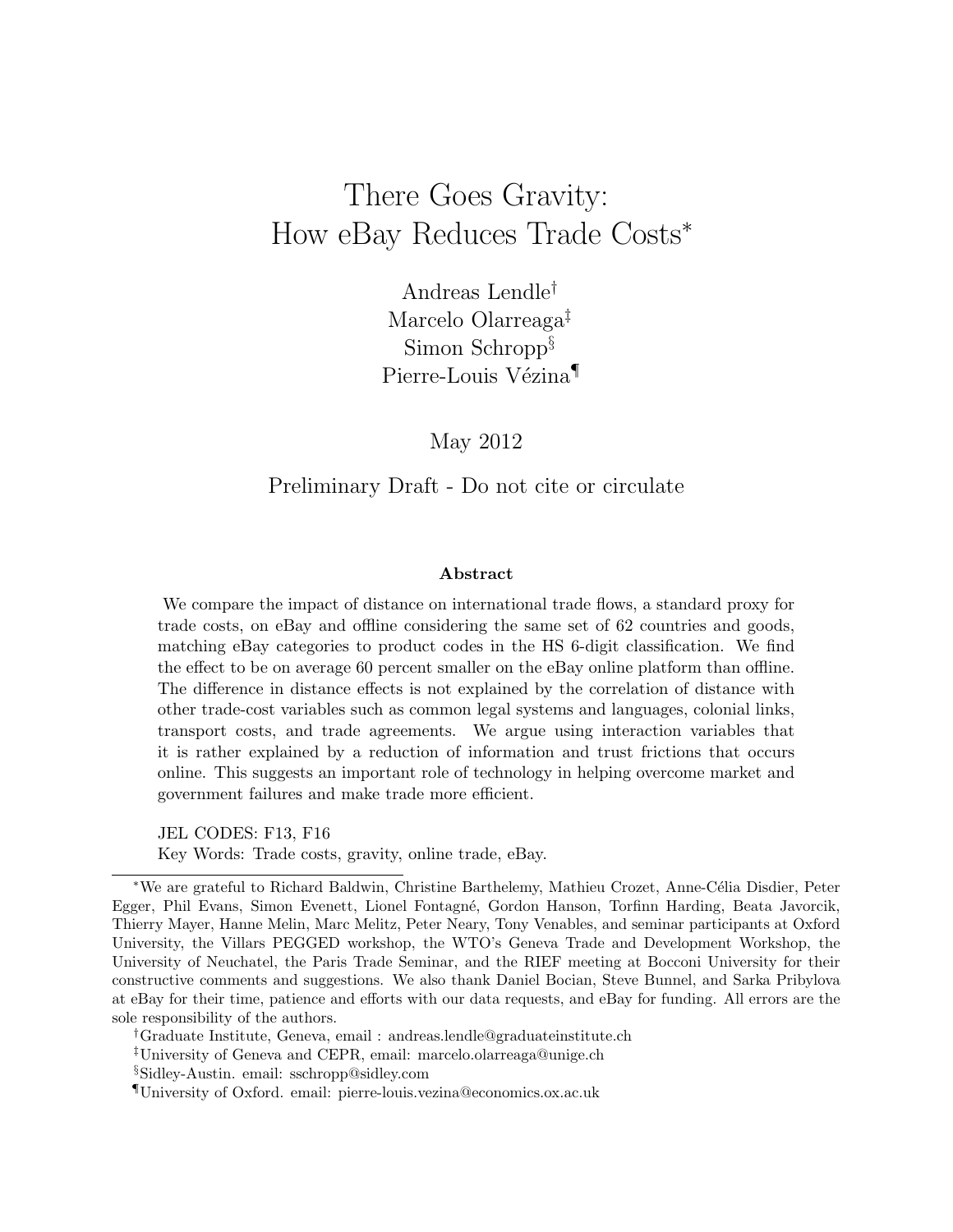# 1 Introduction

In the 1990s many commentators believed that with advances in transport and communication technologies, geographic distance between countries would soon no longer hinder international transactions (e.g. Cairncross 1997). But despite some anecdotal evidence in support of the "death of distance" hypothesis (e.g. Friedman 2005), there is a large number of academic papers suggesting that distance is "thriving", not "dying". For example, Disdier and Head (2008), using a meta-analysis based on 1,000 gravity equations, found that the estimated coefficient on distance has been slightly on the rise since 1950. Chaney (2011) argues that the need for direct interactions between trading partners, as first highlighted by Rauch (1999), explains why distance still matters for trade. Similarly, Allen (2011) suggests information frictions account for 93 percent of the distance effect. But why are advances in technology not substituting for direct interactions, and hence reducing the impact of distance? The obvious place to search for an answer to this question is in online markets.

In this paper we examine the role of technology in reducing trade costs using data on eBay trade flows. Founded in 1995, eBay is the world's largest online marketplace, connecting millions of buyers and sellers globally on a daily basis. By allowing sellers to upload their products online and simply wait for buyers, it has drastically reduced the search and matching costs highlighted by Rauch (1999) and Chaney (2011) as important impediments to trade. Sellers no longer need to make multiple phone calls, write emails, attend trade fairs and networking events. While buyers still incur search costs, these are brought down to a simple internet search uncorrelated with how remote markets are. As argued by Hortaçsu et al. (2009), the main benefit of the Internet as a trade facilitator is to reduce search costs, and it is reasonable to think of these marketplaces as "frictionless" in this regard.

Hortaçsu et al. (2009), using a sample of within-US eBay transactions, showed that the coefficient on distance on trade was much smaller online than offline. But as highlighted by the authors, several caveats make the comparison with offline trade imperfect. One is that the products traded on eBay are mainly household durables, and thus extrapolations to other categories of goods are not possible. The other is that the demographic characteristics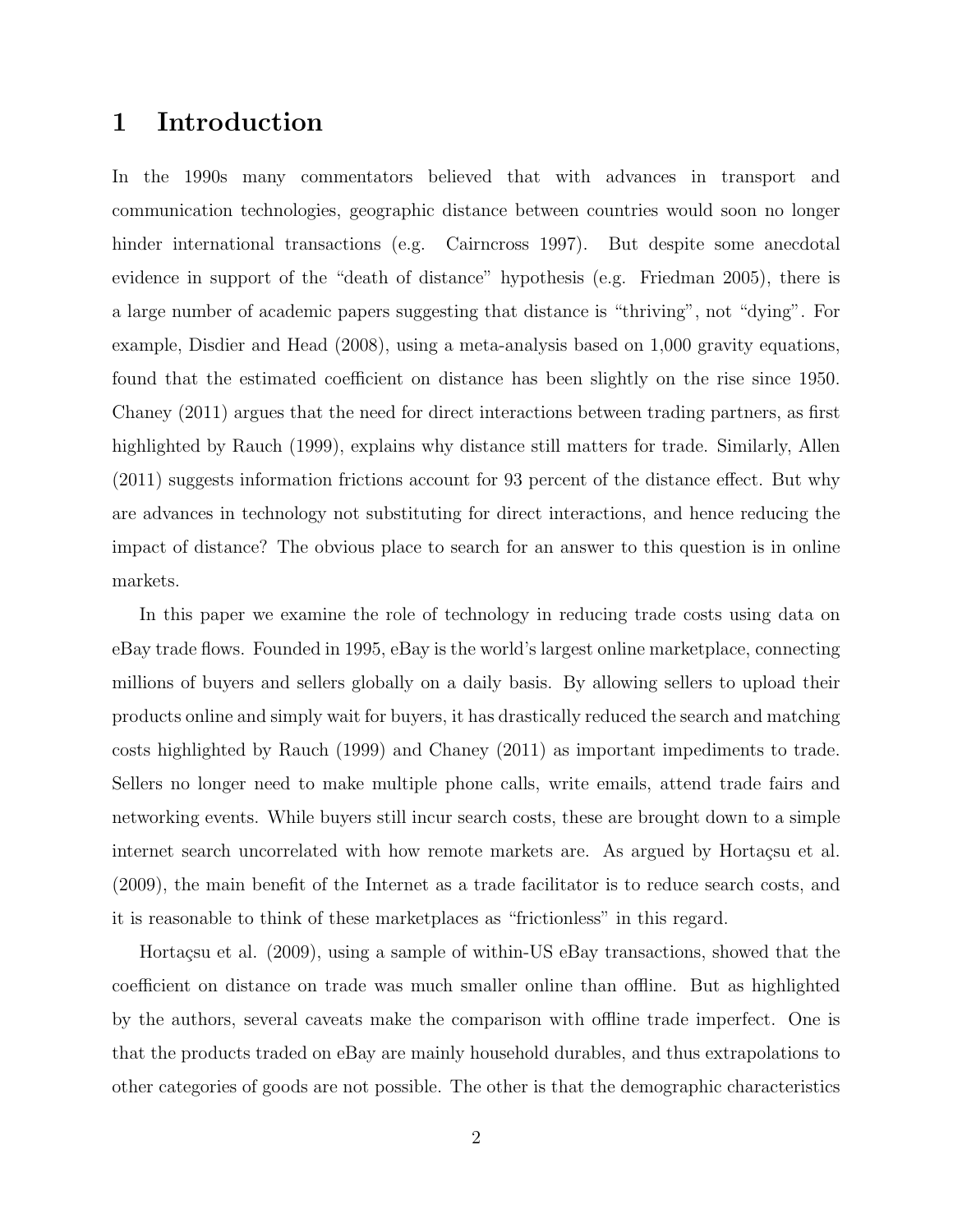of the users are online-specific and not representative of the offline world. Another caveat is that international search costs are very different from those within the US. Horta csu et al. (2009) do provide international evidence using MercadoLibre, another online market, though the latter only covers 12 Latin American countries.

Our dataset allows us to overcome these critiques and compare the impact of distance on trade flows on eBay and offline considering the same set of countries and goods. It covers all eBay transactions, disaggregated into 40 product categories, between 62 countries (representative of 92% of total world trade) during 2004-2009. To create the best-possible counterfactual, we first drop the years 2008 and 2009, the crisis years of the Great Trade Collapse.<sup>1</sup> We also drop from our eBay data all transactions that were concluded via auctions (60 percent of eBay traded value), as well as those sold by consumers (we focus only on sellers defined as businesses). We thus focus on firm exports through set-price mechanisms, which is closer to the standard practice offline. We then match eBay product categories to product descriptions in the 6-digit level HS classification. Since it was impossible to match some eBay categories to HS codes, we dropped those goods from our eBay aggregate.<sup>2</sup>

Prima-facie evidence from our sample suggests that the absence of search costs on the eBay platform does reduce the importance of distance. Figure 1 illustrates the relationship between trade flows and distance on eBay in the left panel and offline in the right panel. The slope is flatter for eBay trade flows. This confirms the prediction of Chaney (2011), namely that in a world where direct interaction between potential suppliers and buyers is not necessary, the role of distance in explaining trade flows is smaller. However, even if the importance of distance is 60 percent smaller on eBay, suggesting search costs are drastically reduced, it still matters significantly. Hortacsu et al. (2009) attributed the remaining effect to trust, arguing that people trust their neighbors more than people further away. Blum and Goldfarb (2006), who show gravity holds in the case of website visits, argue this is because distance proxies for taste similarity.

<sup>1</sup>Abstracting from that period allows us to get rid of some undesired complications, but in the robustness section we include those years as well.

<sup>2</sup>Both our eBay and matched offline data include used goods. In the robustness section we test for differences in distance effects across used and new goods using 2008 data, the only year for which we have the split into used and new goods.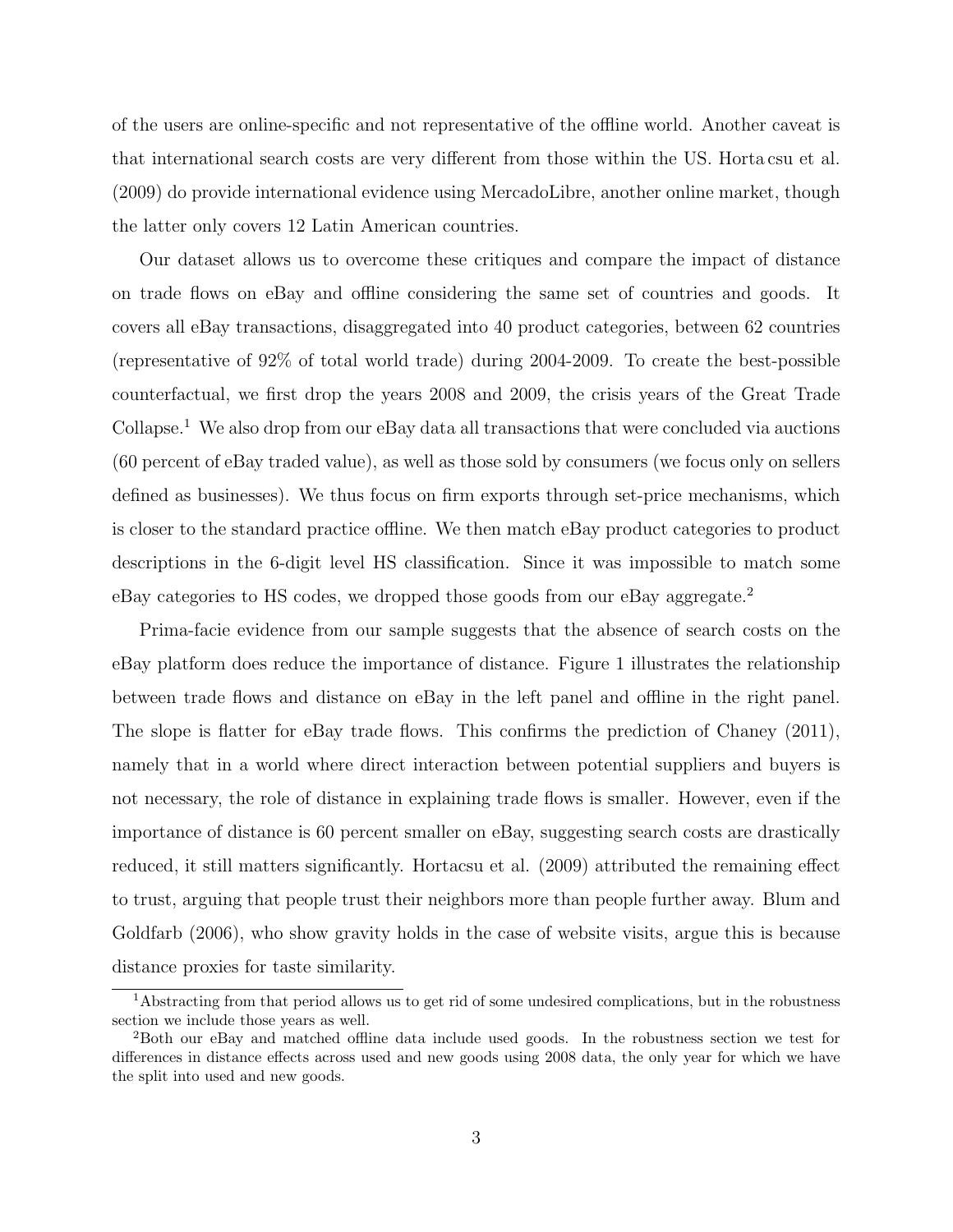To identify as precisely as possible the effect of distance we thus use a gravity framework and control for other standard gravity trade costs such as the absence of a common language, a common legal system, a border, a colonial history, or a free-trade agreement. We also control for bilateral shipping costs, which are included in our eBay dataset. While the effect of distance declines online after introducing these other trade-cost variables, the relative importance of distance online and offline is unchanged, with distance mattering 63 percent less online than offline.

We perform a number of robustness checks. First, we show that using OLS or a Poisson pseudo-maximum likelihood model yields similar results. Then we show the results hold when using more liberal counterfactuals, using all eBay flows and all comtrade flows. Results also hold when looking at only new goods, or only used goods, or even when looking at auction transactions. Interestingly the distance coefficient online is larger for old goods and auction transactions than for new goods and set-price transactions, suggesting that information frictions may indeed be behind the decline in the distance coefficient. We also run our gravity model by eBay category and show that distance matters more offline for all bar one category (collectibles).

In order to understand what is driving the world-flattening brought about by eBay we interact the distance coefficient with indicators of the level of corruption and information frictions at the country level. We find that the eBay reduction in the marginal effect of distance on bilateral trade flows is largest in exporting countries with high levels of corruption and low levels of popularity as measured by Google search results. This suggests that the slow death of distance online is driven by a reduction of both trust and information frictions. We also find that the distance differential is highest for country pairs that do not share a language, hence when information and trust frictions are highest.

To examine further whether eBay reduces search and trust costs associated with product differentiation for which there is more need for information (Rauch 1999), we construct two measures of trademark intensity that vary across eBay categories, as all the matched HS codes fall into the 'differentiated' category in Rauch's classification. We also used the elasticity of substitution estimates of Broda and Weinstien (2006) to capture the degree of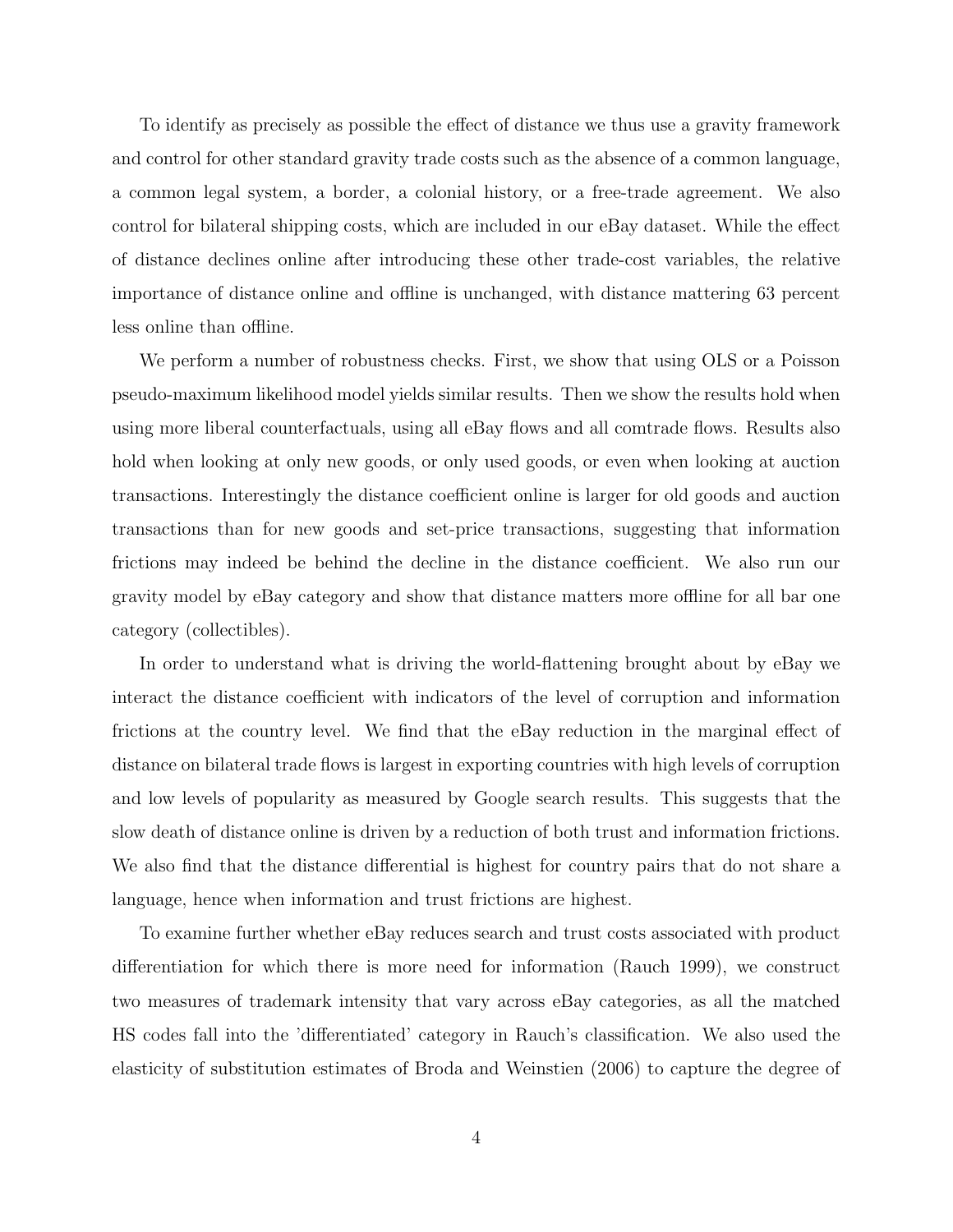product homogeneity within each SAP-product category by taking the median estimated elasticity of the HS 6 digit lines falling in each SAP-product category. Our first measure is taken from the WIPO Global Brand Database which contains around 660,000 records relating to internationally protected trademarks. We base our trademark intensity measure on the number of registered brands per keyword search, where the keyword is the eBay category. For example, there are 605 registered brands that match the keyword 'music', and 284 that match 'electronics'. We take the log of this number and suggest that the higher it is, the lower the need for information and trust. The rationale is that brands provide product information and reliability. In their absence consumers have to do more intensive search and be more diligent. Our second indicator comes from our eBay data and measures the intensity of complaints by trademark owners to eBay about potential non-authorized transactions. We take the ratio of the number of companies who complain over total listings per category as an indicator of trademark intensity. The more complaints, the more branded the products. We find that eBay reduces the impact of distance most for products that are trust- and information intensive, i.e. when trademark-intensity is low. Similarly, in the last panel we see that the largest differences in the distance coefficient online and offline is to be expected for more differentiated goods, i.e., those where the elasticity of substitution is smaller.

To show that buyer- or seller-selection effects do not drive these differences in the effect of distance, we show that the marginal effect of distance on bilateral trade is not affected by the level of internet penetration or income inequality in the buyer. The idea here is that in highly unequal societies only a few privileged international buyers have access to internet and buy on eBay. We indeed find the biggest differences in distance effects in unequal countries with low internet penetration, suggesting part of the difference may reflect a selection of buyers. Still, we find that even in the most equal countries with high internet penetration, the distance effect is still statistically smaller online. The same selection mechanism but on the exporter side could also be driving the difference. To check for this we interact distance with GDP of the exporter. The idea is that in bigger countries firms are bigger and more international, hence we should expect that if a selection of international sellers on eBay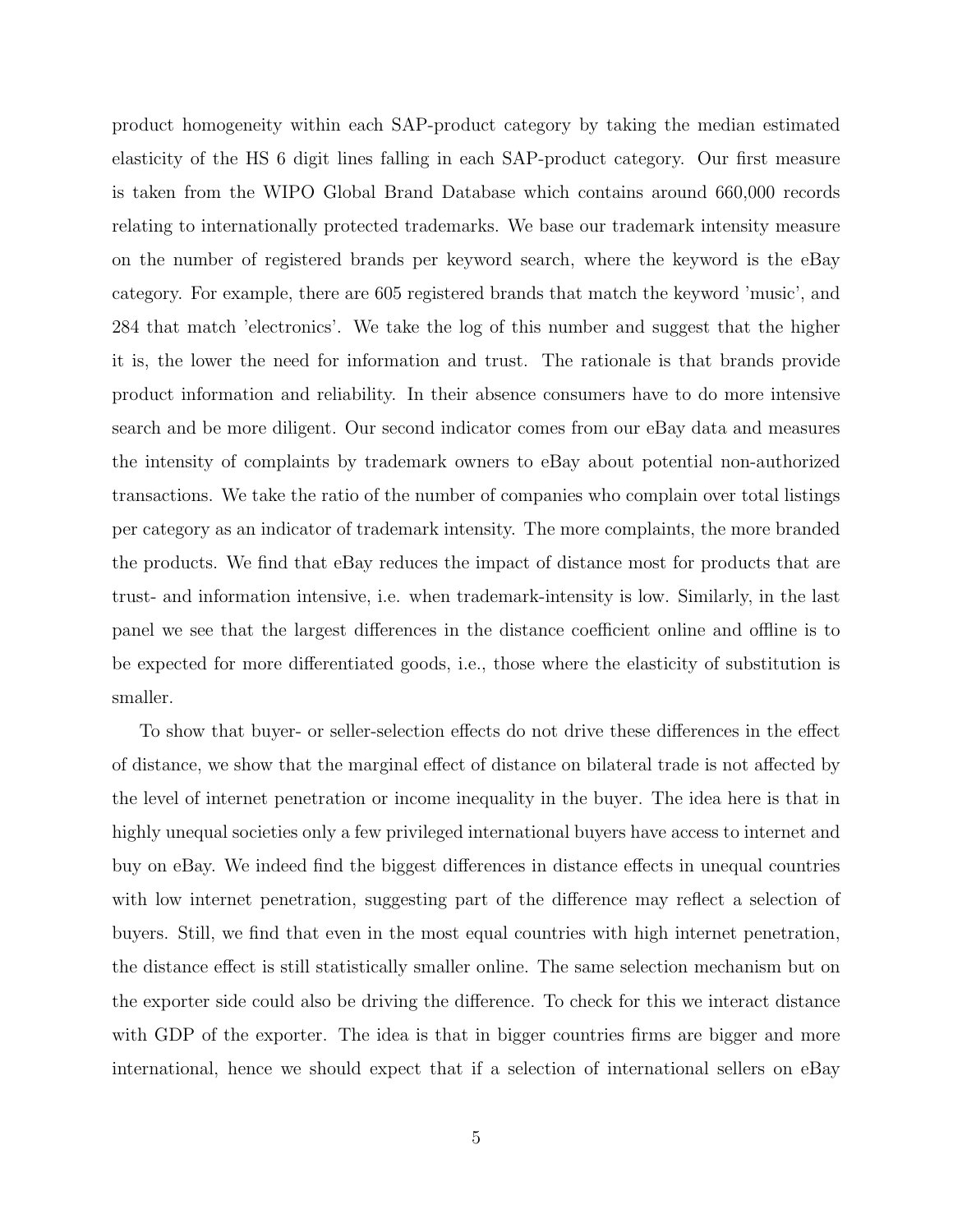explain the difference, it should be weakest in big exporters. This is indeed what we find. Still, the distance effect is statistically smaller in all but the very biggest country.

We conclude with an estimate of the gains from trade brought about by technology. Using ..., we find that ...

The reminder of the paper is organized as follows. In section 2 we provide some descriptive statistics regarding international trade flows on eBay. Section 3 presents our empirical strategy and section 4 the results. Section 5 presents the trade gains from world flattening. Section 6 concludes.

# 2 International trade on eBay: Descriptive statistics

The sample covers all eBay trade flows between 62 developing and developed countries over the period 2004-2009. These 62 countries, identified in Figure 2 , represent around 92 percent of offline world trade in 2008. Total cross-border flows were on average USD 6 billion per year over the period, representing only 0.06 percent of world trade. The correlation between the logs of total offline and total eBay trade is 0.71, suggesting trade patterns are geographically similar online and offline. Still, since we want to compare online and offline trade flows as precisely as possible, we focus on the period 2004-2007 to abstract from special experiences during the Great Trade Collapse of 2008-2009.<sup>3</sup> To improve the matching between online and offline flows we only look at eBay flows sold by businesses, and get rid of all imports purchased via auctions, which are prevalent on eBay but quite uncommon offline.<sup>4</sup>

Our dataset also allows us to match goods traded online and offline. It covers all eBay transactions disaggregated into 40 product categories that we match with product codes at the 6-digit level of the HS classification (our matching table is available upon request). Since it is impossible to match some eBay categories to HS codes, we dropped those goods from our eBay aggregate. This allows us to have an offline eBay-image with the same goods, similarly distributed across categories, as our eBay trade flow (Figure 3). It is also

<sup>3</sup>For example goods shifting, trade finance problems, or new protectionist pressures.

<sup>&</sup>lt;sup>4</sup>The share of sales undertaken by consumers is 66 percent and the share of sales through auctions is 65 percent. Once we exclude both we are left with 15 percent of total eBay's cross border flows.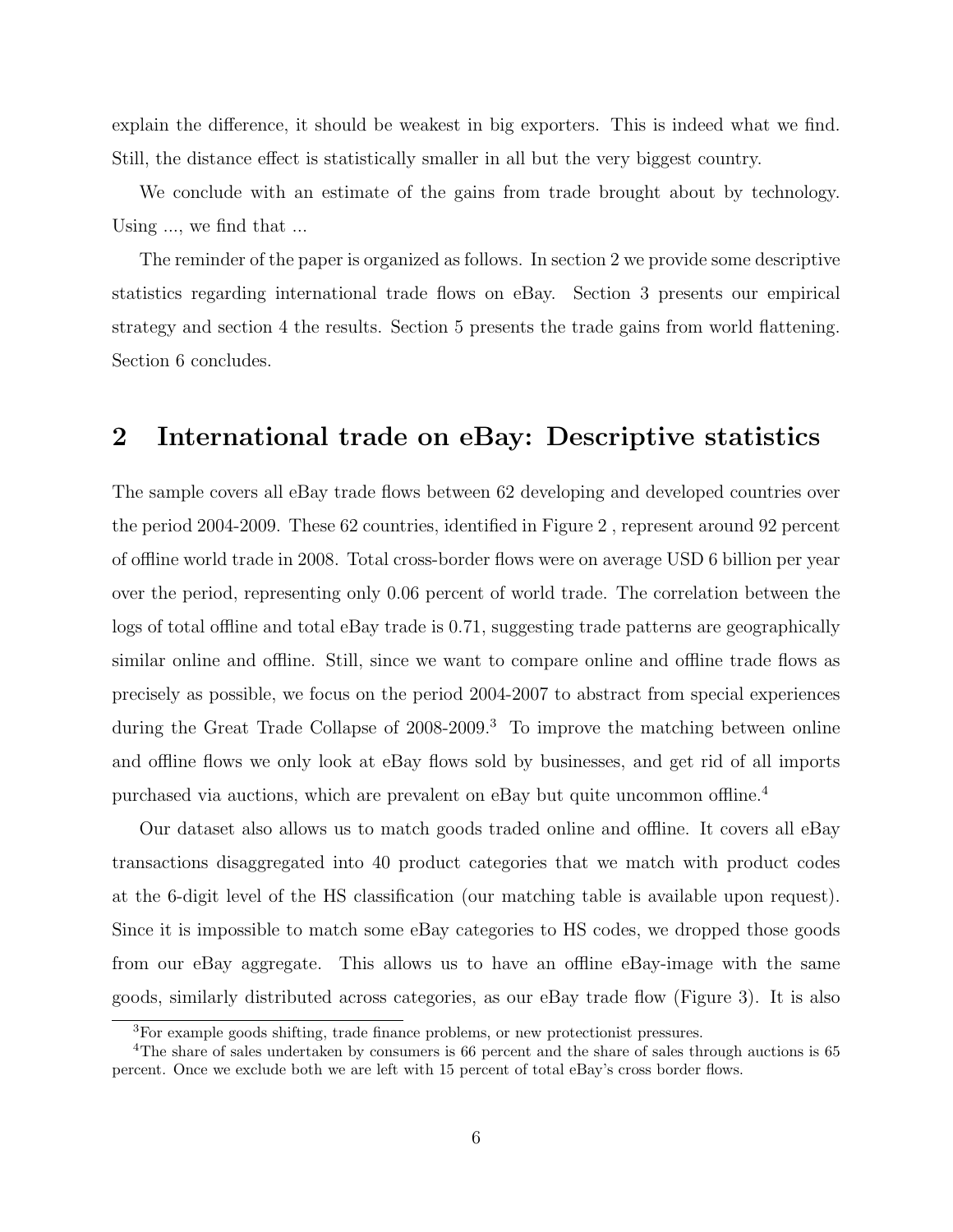important to note that the selected HS categories all fall into the "final good" category of the WTO's Trade Policy Review classification, and are all classified as "consumer goods" in the BEC classification, which clearly corresponds to the type of goods traded online. All HS 6-digit lines also fall in the differentiated goods category in the Rauch SITC-based classification(1999).

The matching of goods traded online and offline is crucial because it allows us to control for the potential differences in trade costs associated with differences in the composition of goods traded online and offline.<sup>5</sup> Tickets to sport-events traded online for example are likely to be very sensitive to distance whereas exports of rare-earth which are only produced in a few countries, but consumed all over the world are likely to be not very sensitive to distance. If the tickets tend to be traded online and rare-earth offline (which is very likely), then differences in the marginal impact of distance on traded flows will be totally explained by the nature of these two goods, and not by information and communication technology.

As a further check that product selection is similar online and offline, we estimate the elasticity of substitution associated with these products online and offline. This step is important as different elasticity of substitutions could be behind the difference in distance effects (see Archanskaia and Daudin 2012). Indeed the coefficient in front of each trade cost variable in the gravity equation is a combination of the trade elasticity (i.e., the elasticity of trade with respect to trade costs) which depends on the elasticity of substitution, and the elasticity of total trade costs with respect to each trade cost variable. Thus, a smaller coefficient on distance for online flows could simply signal that the bundle of online products has a lower elasticity of substitution than the offline bundle. To estimate the elasticity of substitution we assume that trade costs online and offline are Gamma distributed with shape parameter  $k^f$ , where f is the type of flow, but identical scale parameter. Then using existing estimates of the elasticity of substitution for aggregate trade flows, we can back up consistent estimates of the elasticity of substitution online and offline using the fact that the variance of a gamma distributed variable is proportional to the mean by a factor equal to the scale parameter.

 $5$ See Berthelon and Freund (2008) or Carrère et al. (2009) for a discussion of the impact of the composition of trade on the role of distance.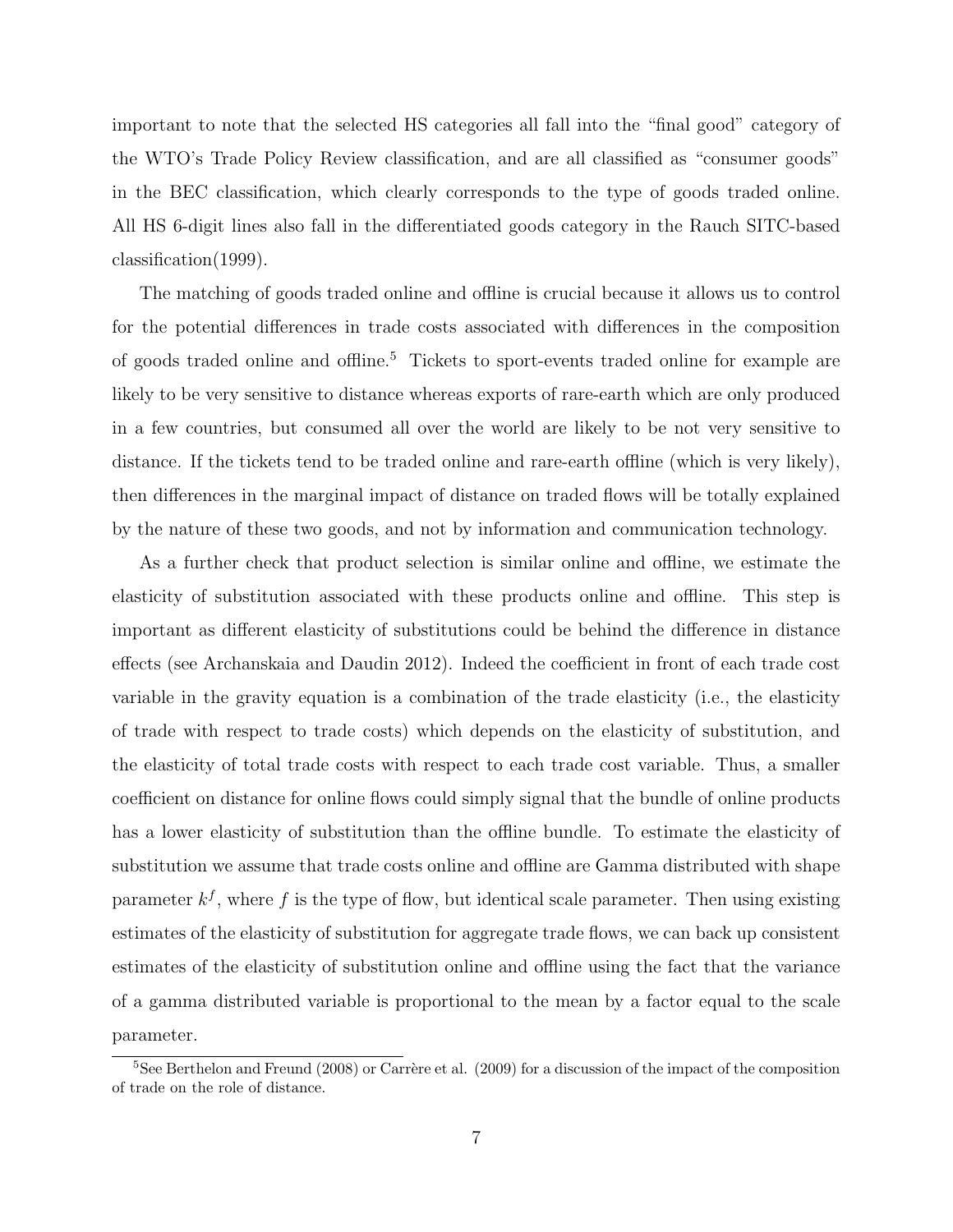Results suggest that for an estimate of the aggregate elasticity of substitution at 5 (see Eaton and Kortum, 2012), the online elasticity of substitution equals 4.5, whereas the offline elasticity of substitution equals to 5.6. This estimate is pretty close to the median estimate of HS 6 digit goods in our bundle by Broda and Weinstein (2006) of 5.9. Moreover, while the online and offline elasticities of substitution are statistically different from zero at the 5 percent level, they are not statistically different from each other. This comforts us in our matching of online and offline products, and suggests that statistical differences in the estimated coefficients of the gravity equation will be due to the contribution of these variables to trade costs, rather than to differences in the elasticity of substitution. For a detailed description of the methodology to estimate the online and offline elasticities of substitution, see section 5.

Our eBay data also includes data on average bilateral ad-valorem shipping costs. While we do not have an equivalent for offline flows, in the case of US imports we do have data on freight and insurance costs from the online platform provided by USITC. When plotting these costs against distance (see Figure 4)we find that for both online and offline flows, shipping costs are uncorrelated with distance, even though shipping costs seem to be much higher online.<sup>6</sup> This suggests that the introduction of observable shipping costs in the gravity equation, which are often omitted due to lack of data, is not going to explain the importance of distance in the gravity equation. But this is a testable hypothesis at least in the online sample.

Offline trade data and trade cost variables come from the usual sources and are described in the Data Appendix.

## 3 The empirical model

Our starting point is the gravity model which suggests that bilateral trade between two countries is proportional to their economic mass and the multilateral resistance indices of

<sup>6</sup>Using data on all country pairs online gives a similar picture.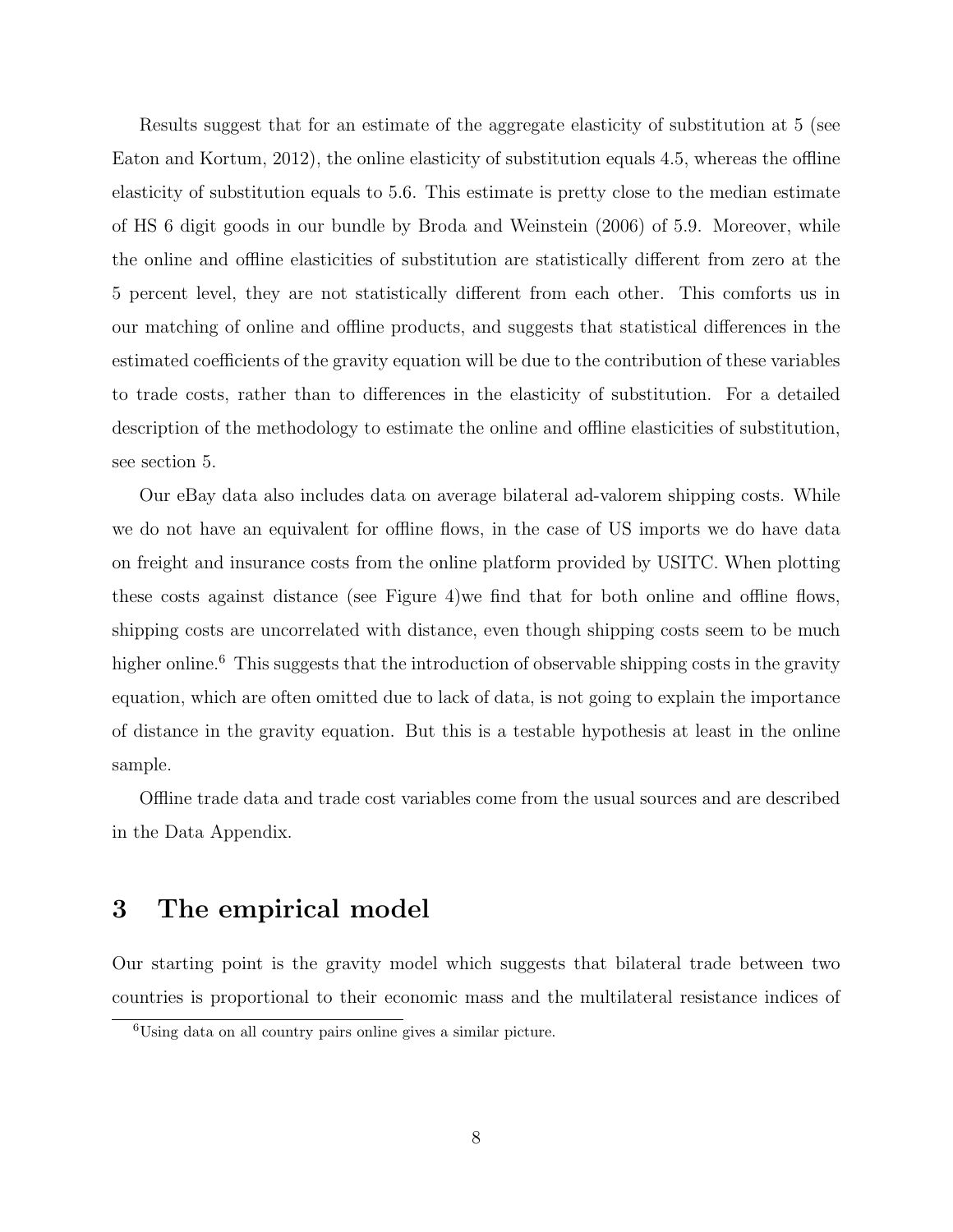the importer and the exporter,<sup>7</sup> and inversely proportional to trade costs between the two countries, often approximated by their geographic distance (see Anderson and Van Wincoop (2003) for an elegant derivation):

$$
(1) \t m_{ij} = \frac{y_i y_j}{y_w} \left(\frac{t_{ij}}{P_i \Pi_j}\right)^{\epsilon}
$$

where  $m_{ij}$  are imports of country i from country j,  $y_i$  is total income in importing country i,  $y_j$  is total income in exporting country j,  $y_w$  is total world income,  $t_{ij}$  are trade costs between country i and country j,  $\epsilon$  is the trade cost elasticity of bilateral imports,<sup>8</sup> and  $P_i$  and  $\Pi_j$  are the multilateral resistance terms in the importing (inward) and exporting (outward) country, respectively.<sup>9</sup>

We follow the literature and model bilateral trade costs  $(t_{ij})$  as a function of geographic distance and other trade cost variables:

$$
(2) \t t_{ij} = D_{ij}^{\alpha_D} T_{ij}^{\alpha_T} \tau_{ij} e^{NB_{ij\alpha_{NB}}} e^{NC_{ij\alpha_{NC}}} e^{NC_{ij\alpha_{NCL}}} e^{NCLS_{ij\alpha_{NCLS}}} e^{NFTA_{ij\alpha_{NFTA}}}
$$

where all  $\alpha s$  are parameters,  $D_{ij}$  is geographic distance between countries i and j,  $T_{ij}$  are shipping costs between countries i and j,  $\tau_{ij}$  are bilateral tariff imposed by country i on exports from j,  $NB_{ij}$  is a dummy variable taking the value 1 when countries i and j do not share a border,  $NC_{ij}$  is a dummy variable taking the value 1 when countries i and j did not share a colonial link,  $NCL_{ij}$  is a dummy variable taking the value 1 when countries i and j do not share a common language,  $NCLS_{ij}$  is a dummy variable taking the value 1 when countries i and j do not share a common legal system, and  $NFTA_{ij}$  is a dummy variable taking the value 1 when countries i and j are not part of the same Free Trade Agreement.<sup>10</sup>

<sup>9</sup>The expressions for the inward and outward multilateral resistance terms are  $P_i = \left[\sum_j (t_{ij}/\Pi_j)^{\epsilon} \frac{y_j}{y_u}\right]$  $\frac{y_j}{y_w}\Big]^{1/\epsilon}$ and  $\Pi_j = \left[\sum_i (t_{ij}/P_i)^{\epsilon} \frac{y_i}{y_w}\right]^{1/\epsilon}$ .

<sup>7</sup>The multilateral resistance terms are weighted-average of price indices in the importer and exporter's trading partners.

<sup>&</sup>lt;sup>8</sup>Given by 1 -  $\sigma$  in Anderson and Van Wincoop (2003) where  $\sigma$  is the elasticity of substitution between different import sources in the importing country.

<sup>&</sup>lt;sup>10</sup>Note that we measure the absence of common language, common legal system, colonial links or trade agreements, rather than their presence as in most of the literature. This has no consequences for the estimates, but it allows to interpret these variables as trade costs (like distance) rather than trade-enhancing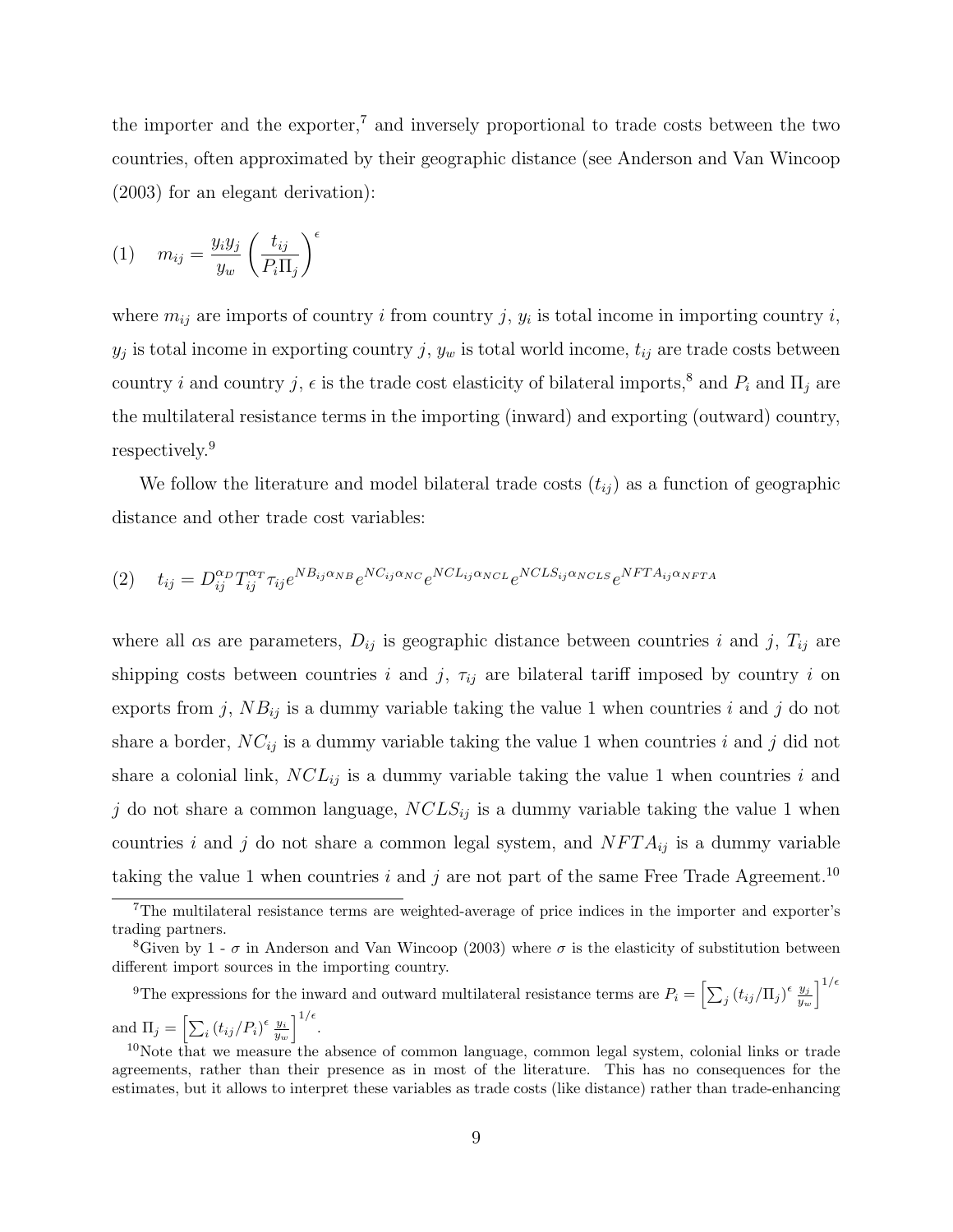We then substitute (2) into (1) and take logs on both sides to obtain:

$$
\ln(m_{ij}) = \ln(y_i) + \ln(y_j) - \ln(y_w) + \beta_D \ln(D_{ij}) + \beta_T \ln(T_{ij}) + \beta_T \ln(\tau_{ij}) + \beta_{NB} NB_{ij} +
$$
  
(3)  

$$
\beta_{NC} NC_{ij} + \beta_{NCL} NCL_{ij} + \beta_{NCLS} NCLS_{ij} + \beta_{NFTA} NFTA_{ij} +
$$
  

$$
-\epsilon \ln(P_i) - \epsilon \ln(\Pi_i)
$$

where all  $\beta$ s are parameters to be estimated and  $\beta_k = \epsilon \alpha_k$ , where k is the subscript indicating the different trade cost variables. Because we are interested in understanding the variation of different  $\beta$ s offline and online, and because  $P_i$  and  $\Pi_i$  are not observable (and difficult to estimate) we proceed as in much of the empirical literature and control for the multilateral resistance terms (and  $y_i$  and  $y_j$ ) including importer i and exporter j fixed effects.

A stochastic fixed-effect version of equation (3) is our baseline specification to understand the importance of different trade costs offline and online. We estimate them separately for online and offline flows, but also appending the offline and online data so that we can directly test whether coefficients are statistically different online and offline by introducing an eBay dummy that we interact with each of the trade cost variables. If the interaction term is statistically significant then the coefficients are statistically different online and offline. In both cases we allow for importer and exporter fixed effects to be different online and offline.

## 4 Results

Table 1 provides the results of our baseline estimation of (3). The elasticity of distance is almost three times smaller online than offline. This supports Chaney's (2011) hypothesis that a large part of what drives the distance coefficient in the gravity framework are associated with search costs, which vanish on a platform such as eBay.

Columns (2) and (5) of Table 1 provide the estimates of (3) including the other usual trade costs variables. When we introduce these additional trade costs, the coefficient on distance declines both online and offline. Still it remains around three times smaller online suggesting a flatter world on the eBay platform.

variables.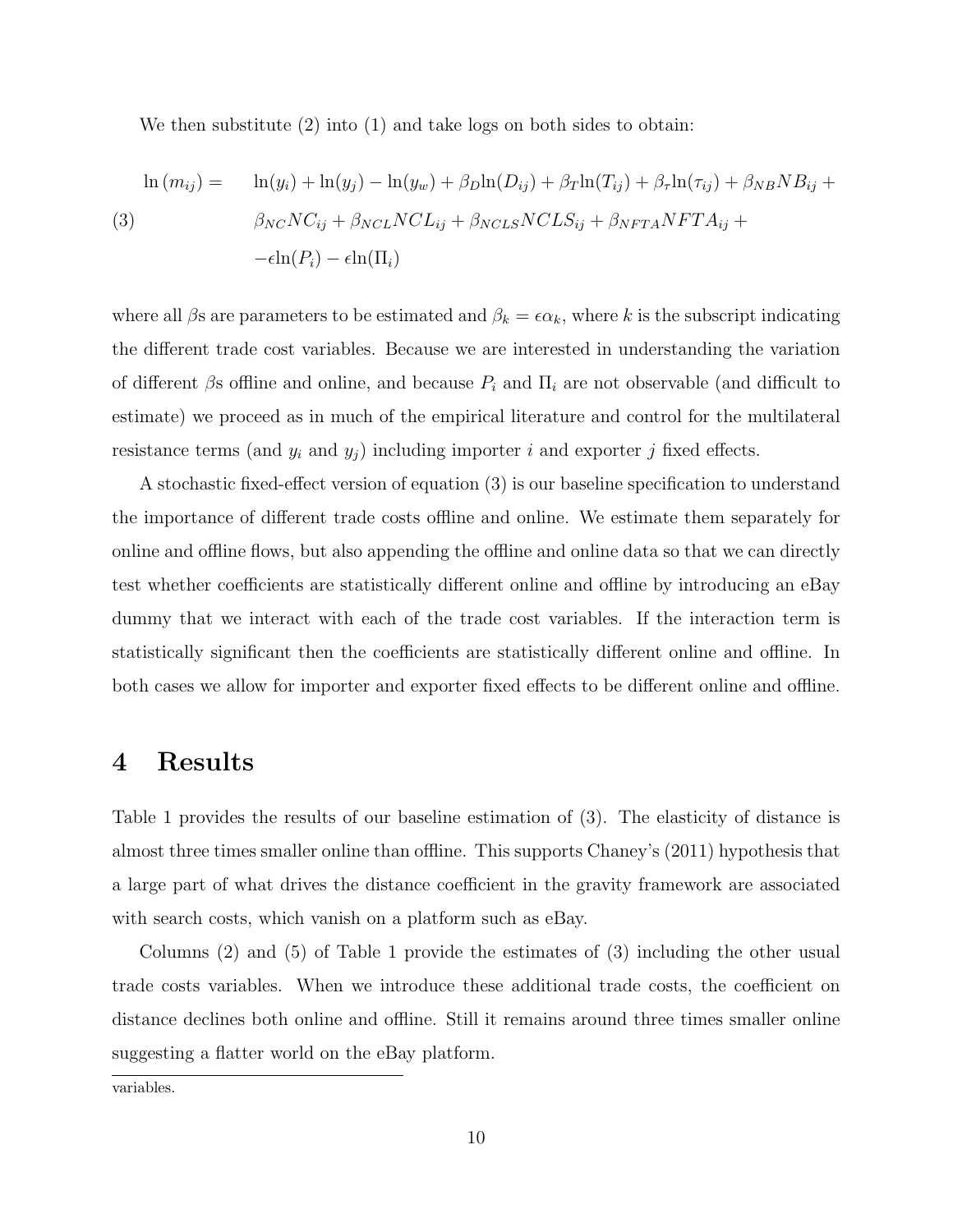Some interesting patterns emerge regarding the other trade cost variables. Common legal systems, trade agreements, colonial links and borders seem to matter much more offline. On the other hand the absence of a common language seem to matter more online than offline. We test for the statistical significance of these differences by appending the online and offline datasets and estimating the gravity equation including interactions of each trade costs with an eBay dummy which takes the value of one if the flow on the left-hand side is the eBay flow and zero if it is the eBay-image. As argued above we also include importer-eBay and exporter-eBay fixed effects that control for any country-specific difference between importers and exporters online and offline. As seen in Table 3, we find that the difference in the effect of distance is statistically significant. What's more, we find that the absence of colonial links and common legal systems also matter significantly less online. Hence technology reduces the distortions caused by historical legacies. We find no significant difference in the effect of free-trade agreements, borders, or languages. <sup>11</sup>

Columns (3) and (6) add shipping costs to the set of explaining variables. Since these are not available for offline data, they are not usually included in gravity estimates. But since our eBay data includes shipping costs, we include this bilateral ad-valorem average as a control both online and offline where it may also be a valid proxy for shipping costs. Surprisingly, we find no significant effect for shipping costs, and our results are unaffected by this inclusion, which can be explained by the fact that shipping costs are not necessarily correlated with distance. Adding other controls such as bilateral average tariffs or trade-restrictiveness indices does not affect the results.

Columns (7) and (8) provide the results using the Poisson pseudo-maximum likelihood estimator which was suggested for gravity models by Santos Silva and Tenreyro (2006) to control for the presence of zeros and heteroscedasticity. Again we find that distance matters more offline. The estimated distance elasticity is of -0.29 on eBay and -0.66 offline.

We then proceed to estimating gravity equations per eBay category and using the specification of column (2) of Table 1 to check that our result is not driven by a bundle composition effect within the online and offline bundles. Results, using both OLS and

<sup>&</sup>lt;sup>11</sup>In alternative specifications we also include the average bilateral tariff and a measure of trade restrictiveness. These inclusions do not change the results.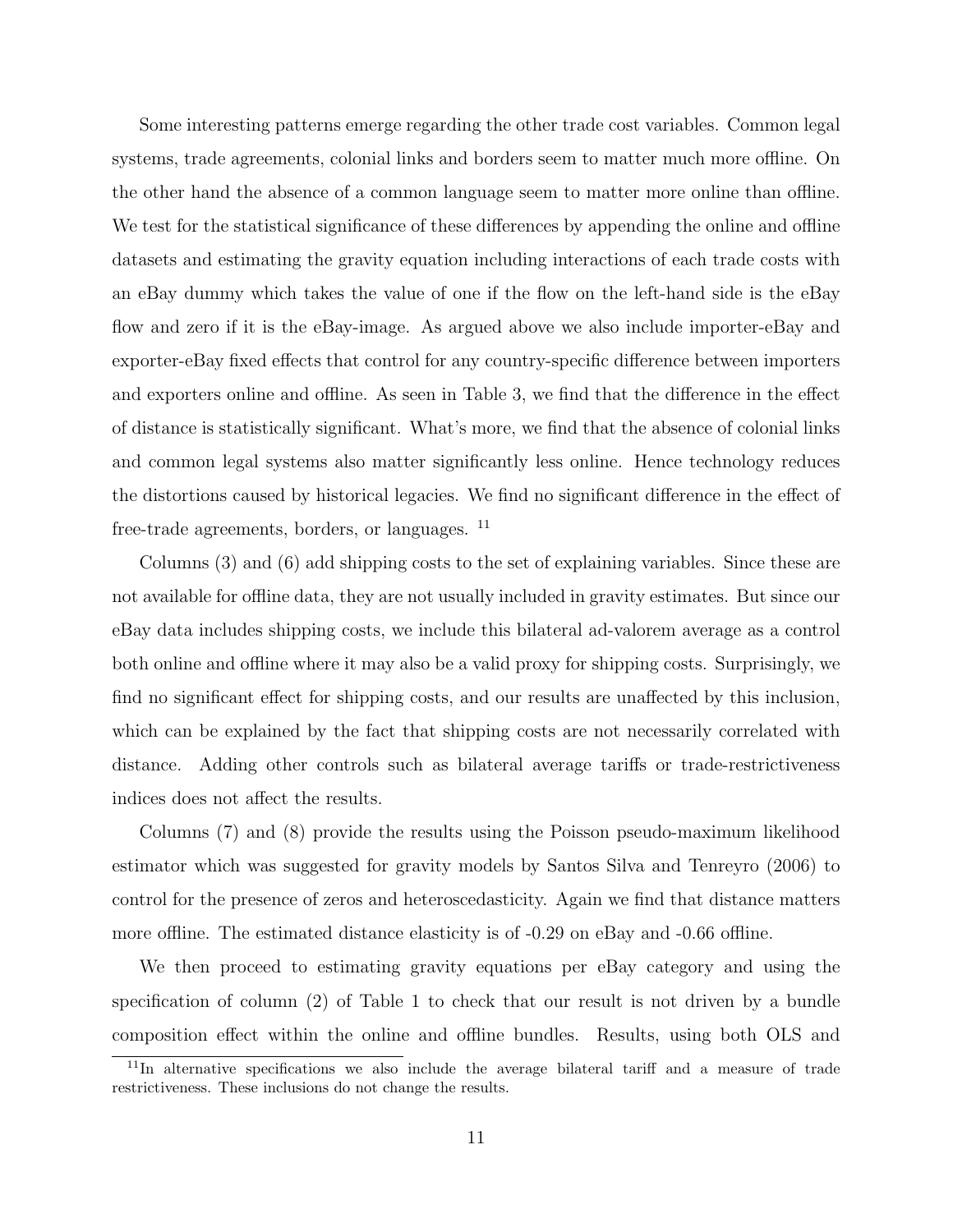Poisson pseudo maximum likelihood, summarized in Figure 5, show that distance always has a bigger effect offline, being on average 2.5 times bigger. Estimating the average effect using OLS and importer-category and exporter-category fixed effects yields coefficients of -0.287 online and -1.167 offline (columns 1-2 of Table 5).

In Table 2 we include the results of various other robustness checks. As an important part of eBay trade is in used goods (25 percent) or occurs through auctions (65 percent) we replicate Table 1 disaggregating imports into used vs. new goods (this is done on a 2008 cross section because it is the only year for which we have the used versus new good information) and auctions vs. direct sales. We also report results when looking at all trade flows reported on comtrade, i.e. not just the eBay image. Results are consistent across aggregations suggesting that across all types of ebay flows distance matters less. Interestingly, the distance coefficient is smaller for new than for used goods, and for goods sold through auctions than for goods sold through set-price transactions. Thus when information is more difficult to obtain regarding the quality of the goods or the price at which it will be sold (i.e. in the case of used goods and auction transactions) distance seems to matter more, suggesting that the reason the distance coefficient declines for eBay is because it help reduce information asymmetries.<sup>12</sup>

The final two columns of Table 2 verify whether seller reputation matters for the impact of distance on trade flows by comparing the distance coefficient for powersellers and non-powersellers on eBay. Indeed, online platforms adopt mechanisms to overcome the incentives for opportunistic behavior in global markets where buyers and sellers do not necessarily meet repeatedly by adopting mechanism that reveal the past behavior of traders. eBay powerseller status is one of these mechanisms. It certifies that the seller has received 98% positive feedback, has been active for more than 90 days, has completed at least 100 transactions or transactions worth at least \$3000 during the past year, and complies with eBay policies.<sup>13</sup> Seller reputation is in principle much more important than buyer reputation on eBay as all transactions are of the "cash-in-advance" type where the buyer first pays, and

 $12\text{We also run the same specification for C2C flows and perhaps surprisingly found a similar distance.}$ elasticity as for B2C flows of around -0.5.

<sup>13</sup>See eBay's website for more details here: http://pages.ebay.com/sellerinformation/sellingresources/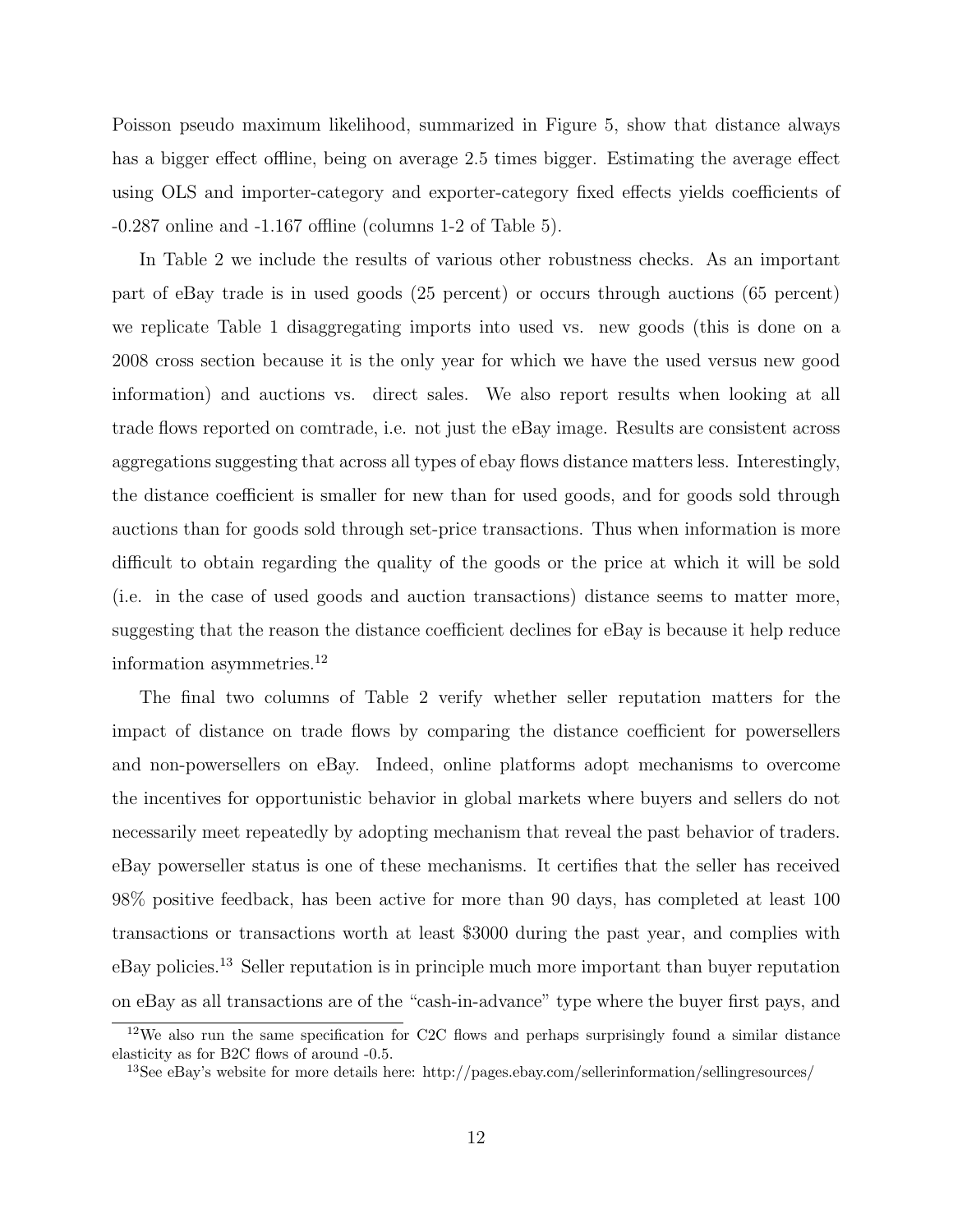needs to then wait for the seller to send the right goods, with the correct characteristics on time. The last two columns of Table 2 look at whether the impact of distance on trade flows is different for powersellers than non-powersellers. If the distance coefficient partly captures trust in the distant seller, and if the powerseller mechanism were to be effective, then we would expect a stronger distance coefficient for transactions undertaken by non-powersellers. As predicted, we find that distance does not affect powersellers as much. We tested for the statistical significance of the difference on the distance coefficient of powersellers by appending the powerseller and non-powerseller data and interacting each of the trade cost variables with a dummy indicating whether the flow involves powerseller or not. The only statistically different coefficient at the 5 percent level is for the distance coefficient as shown in Table 4.

To further examine whether eBay reduces search costs associated with product information as suggested by Rauch (1999), we construct two measures of trademark intensity to capture the presence of product information in each sector.<sup>14</sup> Our first measure of trademark intensity is taken from the WIPO Global Brand Database which contains around 660,000 records relating to internationally protected trademarks. We base our trademark intensity measure on the number of registered brands per keyword search, where the keyword is the eBay category. For example, there are 605 registered brands that match the keyword 'music', and 284 that match 'electronics'. We take the log of this number and suggest that the higher it is, the lower the need for product information in that sector. The rationale is that if the search costs lowered by eBay are related to product information, we should find eBay to reduce the role of distance most in categories with low trademark intensity where asymmetric information regarding product characteristics is stronger. Our second indicator comes from our eBay data and measures the intensity of complaints by trademark owners to eBay about potentially illegal transactions. We take the share of companies who complain in total eBay listings per category as an indicator of trademark intensity. The more complaints, the more branded the products. The results of the estimation of these two regressions can be found in columns (3) and (4) Table 5. Again, we find that eBay reduces the impact of distance

<sup>&</sup>lt;sup>14</sup>The use of Rauch (1999) classification into homogenous and differentiated goods is not a possibility in our sample as all SAP categories fall within the differentiated-good category.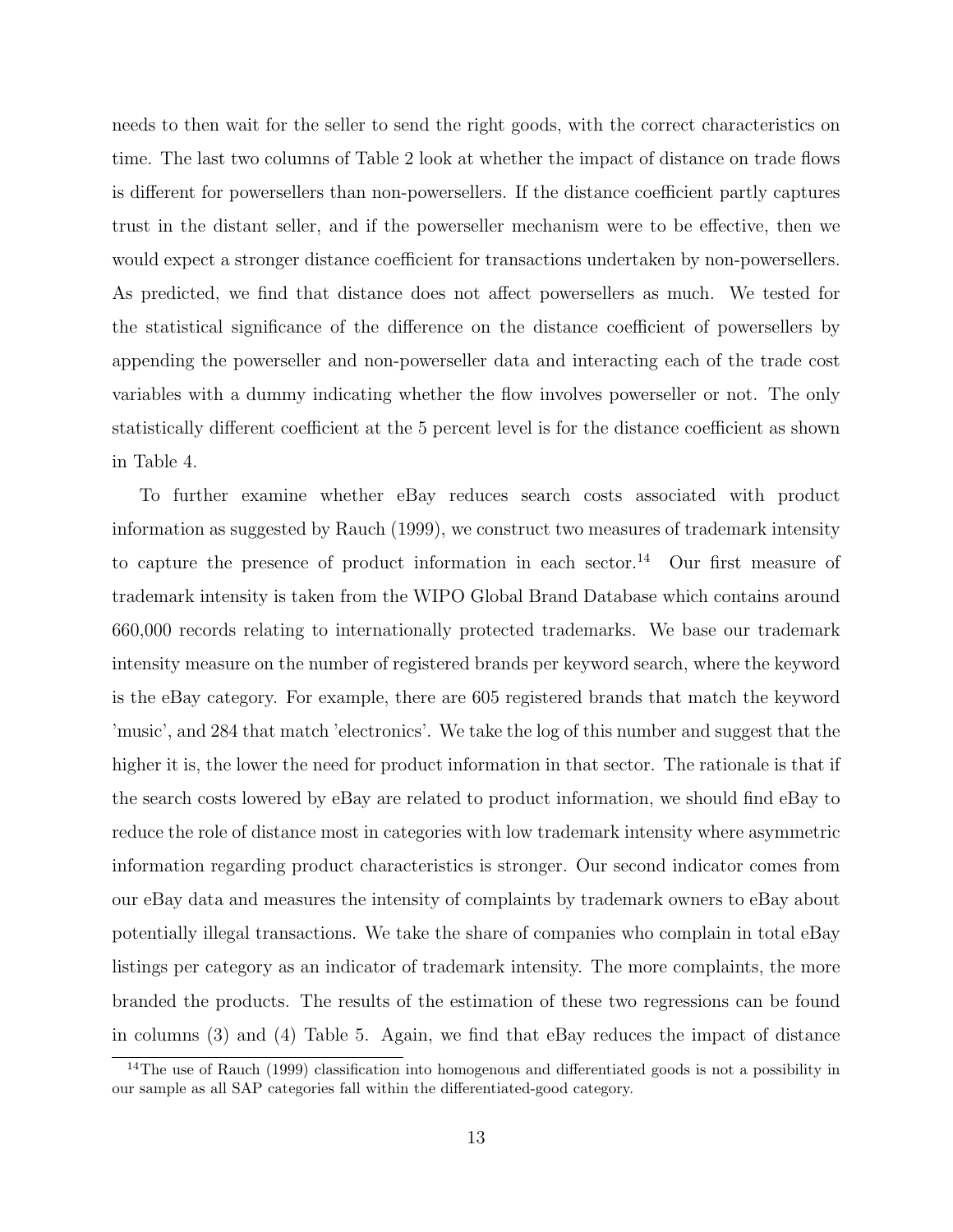most for products that are trust- and information intensive, i.e. when trademark-intensity is low. This suggests that part of the reduction in the distance coefficient online is indeed due to the reduction in information asymmetries regarding product characteristics. This is confirmed by Figure 6 that show eBay is particularly efficient at reducing the distance effect for products with low trademark intensity, and hence require more information.

In order to further understand the mechanisms through which eBay reduces the impact of distance on bilateral trade flows, we explore the extent to which the distance coefficient changes as the level information and trust frictions vary. We first interact distance with the common language dummy. As information and trust frictions should be lower between countries that share a common language even if they are faraway from each other (e.g. Canada and Australia), we expect distance to matter less. We do the same with the colonial, legal-system, FTA, and border dummies. To do this we introduce interaction variables in the specification of column (2) in Table 1. Results of all our interaction tests are reported in Table ??. We find that the distance-effect difference is significantly bigger for countries that do not share a language, suggesting trust and information frictions, as captured by the no-common-language dummy, are indeed the channels through which technology assassinates distance, assassinates distance, as can be seen from the first panel in Figure 7. We also find that technology reduces the distance effect most when countries do not share colonial history or have a trade agreement, while the difference doesn't seem to depend on legal systems.

To investigate this further we interact distance with measures of corruption from the World Governance Indicators and of country information as measured by Google search results of the buyer and the seller country names. The marginal effects of distance as a function of corruption or country information in the importing and exporting country are reported in Figure 8. The higher the level of corruption in the importing or the exporting country, the larger the difference of the distance coefficient between online and offline flows. Similarly, the lower the degree of country information the larger the difference of the distance coefficient between online and offline flows. Thus the reduction in the distance coefficient is largest when the importer and/or the exporter are located in countries with high levels of corruption and for which there is little information available.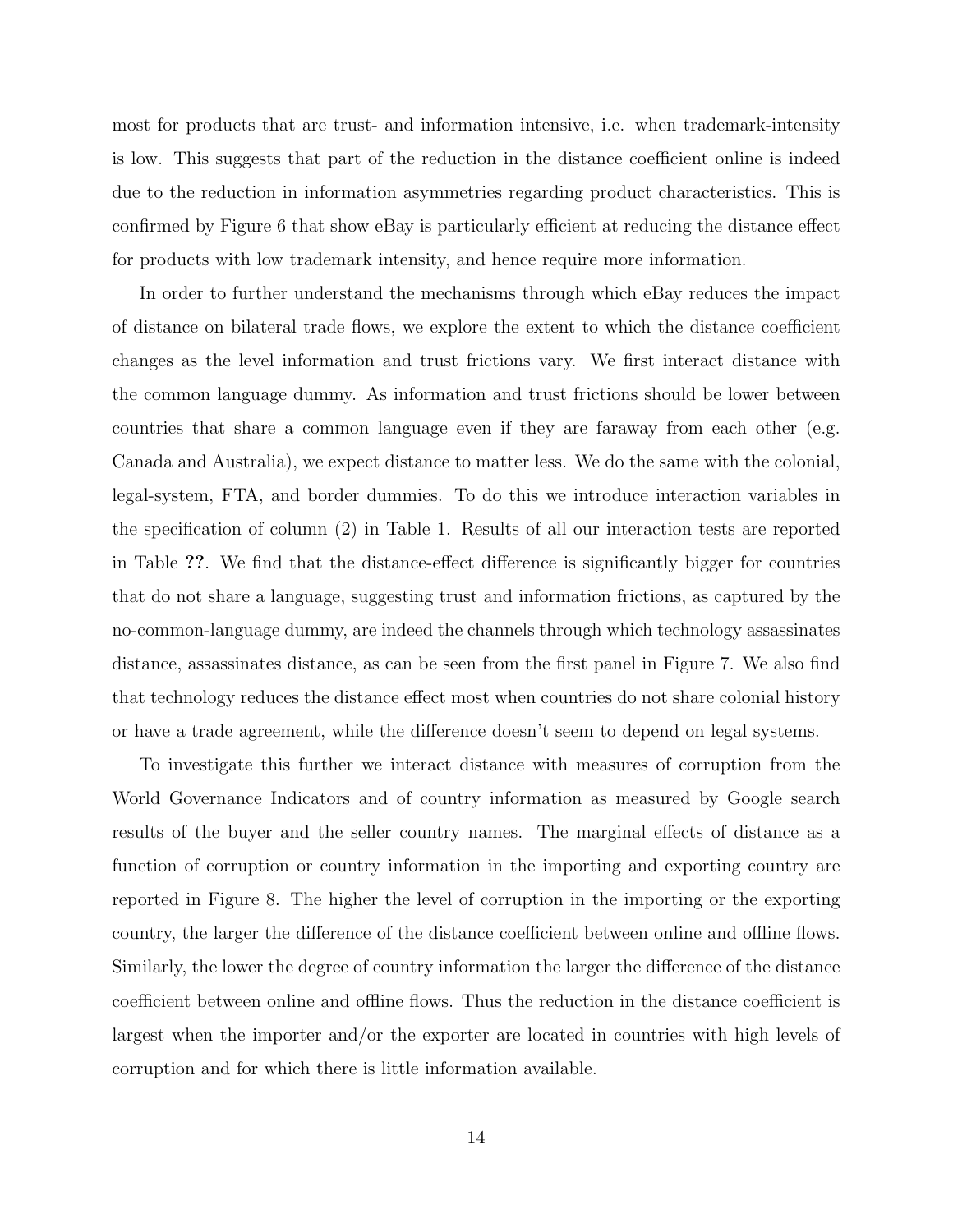The difference in the effect of distance could be due to a selection of 'international' buyers rather than a 'technology' effect. While the appended model including importer-eBay and exporter-eBay fixed effects partly corrects for these selection effects, these buyer and seller characteristics might also affect the impact of trade costs if for example online buyers tend to be richer and rich individuals prefer purchasing goods from faraway countries. Ideally, we would like to observe individual characteristics of buyers online and offline, but we do not have access to that data. Thus, we check for this possibility by examining whether distance matters less online no matter the level of income inequality and internet penetration in the buyer country. The idea is that in highly unequal societies with low internet penetration only a few privileged international buyers have access to internet and buy on eBay. As reported in Figure ??, we find the biggest differences in distance effects in unequal countries and in countries with low internet penetration, suggesting part of the difference may reflect a selection of "international" buyers online. Still, we find that even in the most equal or most internet-penetrated countries, where the online and offline buyers are plausibly most similar, the distance effect is still statistically smaller online. This confirms technology has a distance-reducing impact beyond importer selection. The same selection mechanism but on the exporter side could also be driving the difference. To check for this we interact distance with the GDP of the exporter as well as exporter internet penetration. The idea is that in bigger countries firms are bigger and more international, hence we should expect that if a selection of international sellers on eBay explain the difference, it should be weakest where exporters are big. This is indeed what we find. As for internet penetration, we find that the difference in distance effects is biggest in low internet-penetrated countries, suggesting again a selection of "international" exporters online in those countries explain some of the difference in distance effects. Still, the distance effect is statistically smaller in all but the very biggest country and the most internet-penetrated.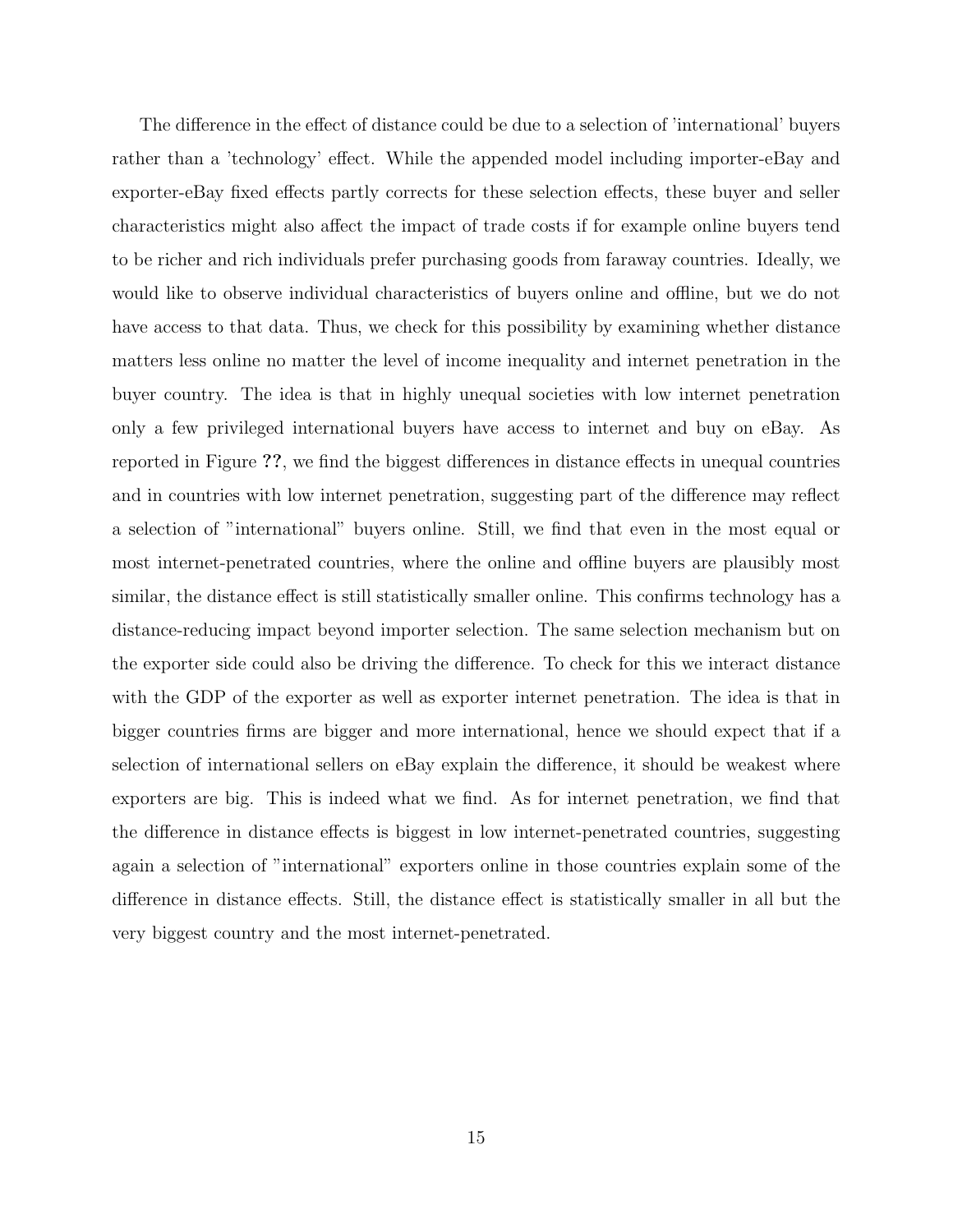## 5 Who benefits from world flattening?

In order to estimate the gains that would result if distance mattered offline the same as as online, we first need to calculate the change in bilateral trade shares using our gravity estimates. We can then predict the change in intra-national trade that would occur following the change in trade costs, which using Arkolakis, Costinot and Rodríguez-Clare  $(2012)$ formula allow us to compute the welfare gains.

The percentage change in trade flows can be obtained from differentiating  $(1)$ :<sup>15</sup>

### (4)  $d\ln(m_{ij}/y_i) = \epsilon d\ln t_{ij} - \epsilon d\ln P_i - \epsilon d\ln P_j$

Thus, to obtain estimates of the percentage changes in bilateral trade shares we need estimates of  $\epsilon$ , and the percentage change in  $t_{ij}$  and  $P_i$ . We borrow estimates of  $\epsilon$  from the literature. According to Eaton and Kortum (2012) the best existing estimates for aggregate trade flows are around -4.

To obtain consistent estimates of  $\epsilon d\text{ln}t_{ij}$  we run a log-linearized version of equation (1) for offline and online data where any importer or exporter-invariant term is replaced by importer and exporter fixed effects. This allows us to circumvent the problem of estimating non-linearly the price indices while obtaining consistent estimates of  $\epsilon \ln(t_{ij})$  for both offline and online data. But we need  $\epsilon d\ln t_{ij}$ , which captures the change in trade costs if we were to face offline the same trade-reducing effect of distance as online. This is simply given by  $\left[\beta_D^{\text{online}} - \beta_D^{\text{offline}}\right] \ln D_i j.$ 

To estimate the last two terms in equation (4) we need estimates of percentage changes in price indices in each economy following the shock given by the change in the importance of distance in explaining trade flows. It is impossible to solve for these changes in prices analytically as we do not have closed form solution for price indices, but as in Anderson and van Wincoop (2003) we can solve for each economy's price index using the formulas given in

<sup>&</sup>lt;sup>15</sup>This assumes that all countries are infinitely small so that changes in their nominal income tend to zero  $d\ln y_i$ , and we set the average wage in the world as the numéraire so that with only one factor of production (labor) in fixed supply we have that dln  $y_w = 0$ .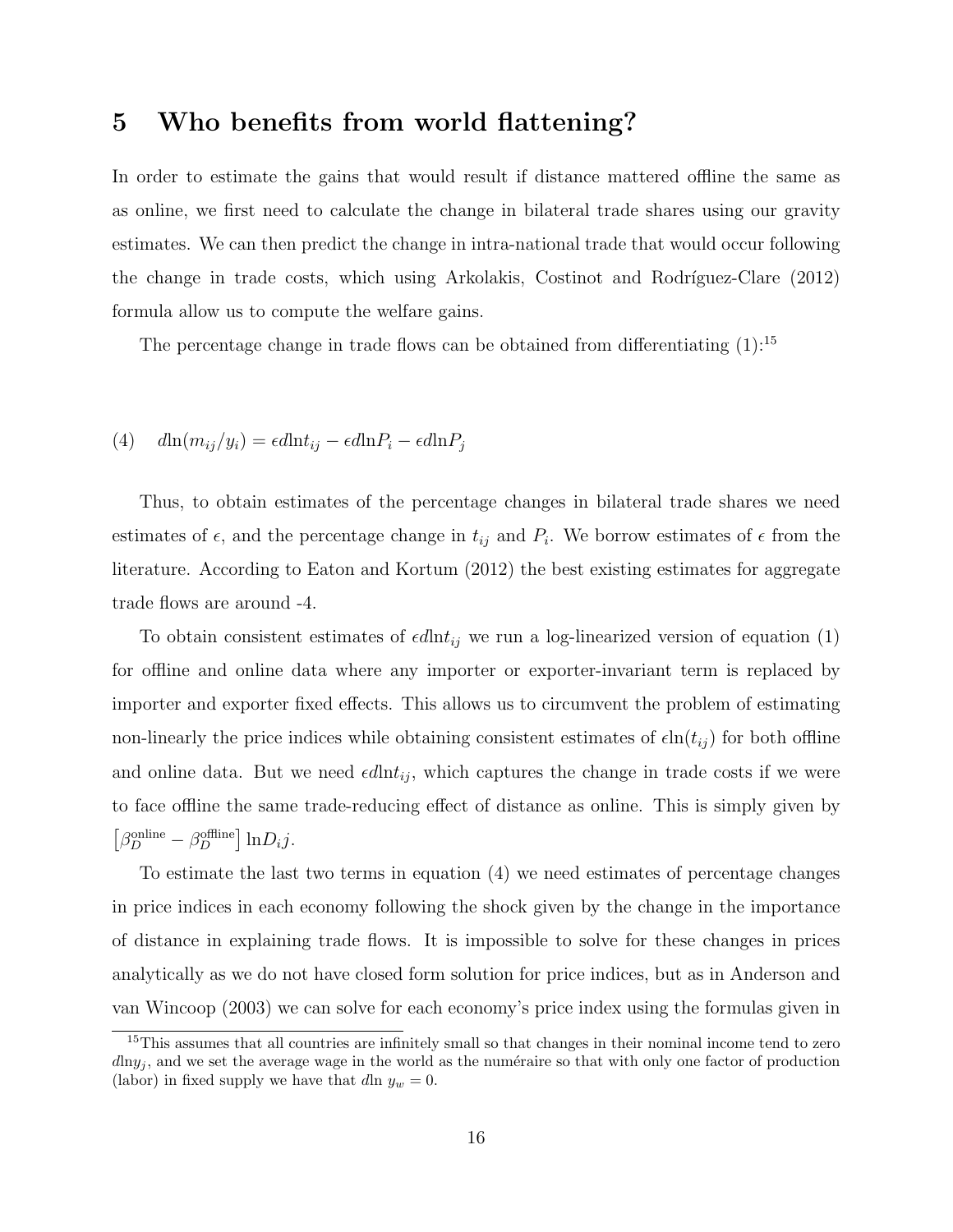footnote (9). For that we need estimates of trade costs (levels) offline and after the shock. We obtain consistent estimates of the former by running a log-linearized version of equation (1) with importer and exporter fixed effects using aggregate trade flows. We then divide this estimate of  $\epsilon \ln(t_{ij})$  by  $\epsilon$  to obtain a consistent estimate of  $\ln(t_{ij})$ . We then simply take the exponential to obtain a consistent estimate of  $t_{ij}$  which we can then plug into each price index equation (we obviously have as many price indices as we have countries). We then solve the system of 62 equations for the price index in each of the 62 countries.

In order to obtain a consistent estimates of  $t_{ij}$  after the shock we can use our result above that  $\epsilon d\ln t_{ij} = \left[\beta_D^{\text{online}} - \beta_D^{\text{offline}}\right] \ln D_{ij}$ . This implies that the new bilateral trade costs can be proxied by:

(5) 
$$
t_{ij}^{\text{new}} = t_{ij} \left( 1 + d \ln t_{ij} \right) = t_{ij} \frac{1 + \left[ \beta_D^{\text{online}} - \beta_D^{\text{offline}} \right] \ln D_{ij}}{\epsilon}
$$

With the new trade costs we can then solve for the aggregate price indices using aggregate trade flow data as before. The percentage change in price indices before and after the shock give us  $d\ln P_i$ . With all this information we can then compute  $d\ln m_{ij}/y_i$ 

Arkolakis, Costinot and Rodríguez-Clare (2012) formula then provide a simple way of estimating the welfare change due to trade cost shock, as our modeling assumptions are within their general framework. Indeed, they show that for a broad class of models where consumers have Dixit-Stiglitz preferences, there is a single factor of production, there are linear cost functions, and perfect competition or monopolistic competition the change in real income following a trade cost shock is given by:<sup>16</sup>

(6) 
$$
W = 1 - \left(\frac{1}{1 + d\ln(m_{ii}/y_i)}\right)^{1/\epsilon}
$$

And we have all the necessary estimates to implement (6) to provide welfare estimates associated with the adoption of online distance effects for aggregate offline trade. One

<sup>16</sup>See proposition 1 in Arkolakis et al. (2012).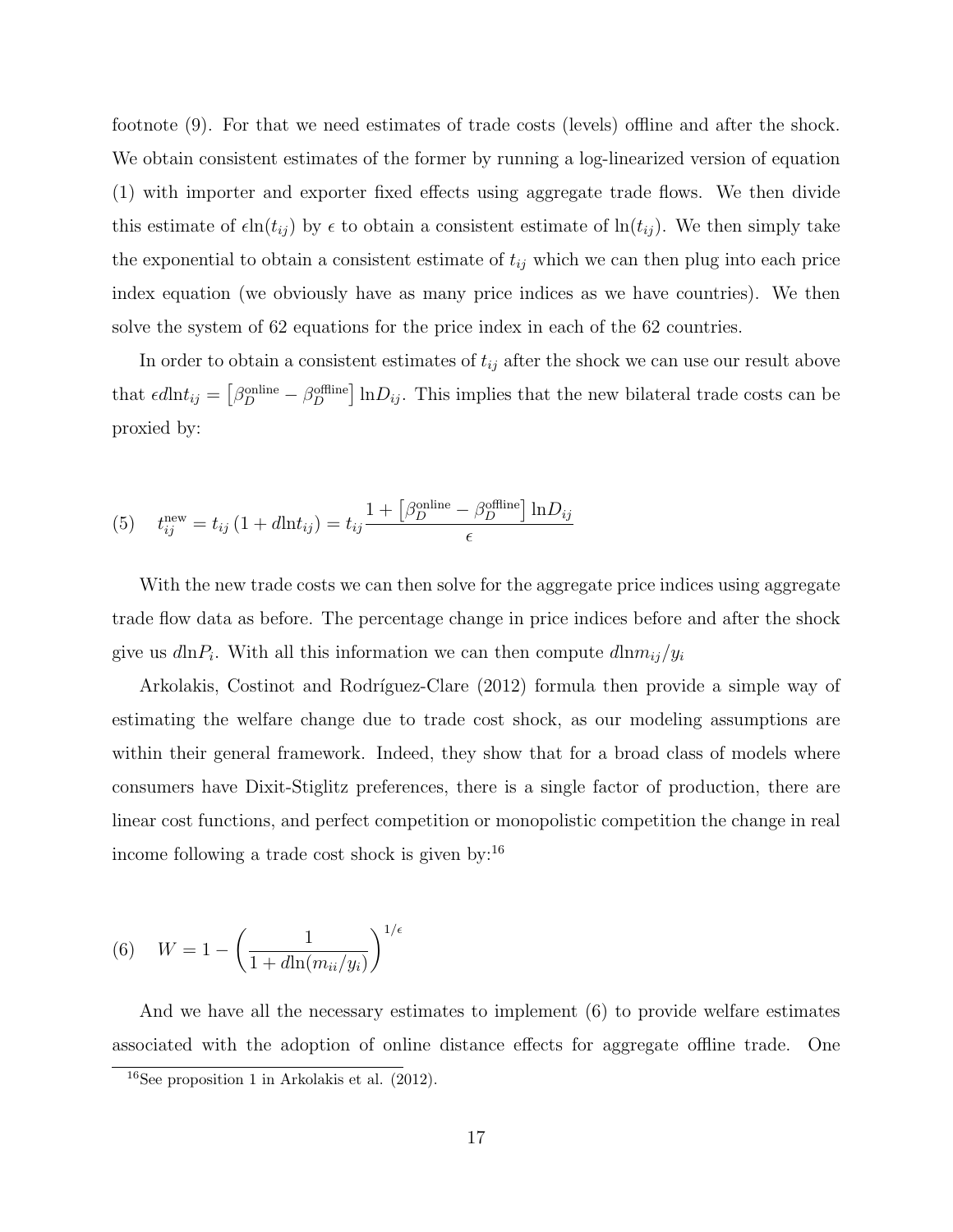important implicit assumption we have been making is that the elasticity of substitution for online and offline flows is not different from each otherwise. Otherwise the percentage changes in trade costs cannot be approximated by simply looking at the difference in  $\beta$  coefficients as  $\beta_D = \epsilon \alpha_D$ . And therefore differences in epsilon would be contaminating differences in  $\beta_D$ . To check that this is not the case we first test that elasticities of substitution online and offline are not statistically different from each other.

#### 5.1 Estimates of the elasticity of substitution online and offline

Let us assume that for aggregate offline trade flows  $\ln(t_{ij})$  is generated by a Gamma distribution with scale parameter equal to  $\theta$  and shape parameter equal to k:

$$
(7) \quad \ln(t_{ij}) \sim \frac{1}{\theta^k \Gamma(k)} (\ln(t_{ij}))^{k-1} e^{\frac{-\ln(t_{ij})}{\theta}}
$$

We can estimate k using the third moment of the empirical distribution of  $-\epsilon \ln(t_{ij})$ . Indeed, the skewness of the a Gamma distribution is given by 2/ √  $\overline{k}$ .<sup>17</sup> Indeed if ln( $t_{ij}$ ) ∼  $\Gamma(k,\theta) \leftrightarrow -\epsilon \ln(t_{ij}) \sim \Gamma(k,-\epsilon\theta)$ .<sup>18</sup>. The mode of the Gamma distribution is then given by  $(k-1)\theta$ . Using the mode calculated from the empirical distribution of  $-\epsilon \ln(t_{ij})$ , we can then back up  $\theta$  using our estimate of k and existing estimates in the literature of  $\epsilon$  that we set equal to -4.

Then assuming that the log of trade costs online and their image flow offline are also drawn from a Gamma distribution with the same  $\theta$  parameter, we can estimate the online and matched offline elasticities of substitution by noting that the ratio of the variance to the mean of a Gamma distribution is given by the scale parameter of the Gamma distribution. Thus, for online and image offline flows  $\theta \epsilon = \text{var}(-\epsilon \ln(t_{ij})) / \text{mean}(-\epsilon \ln(t_{ij}))$  where the empirical distributions of  $-\epsilon \ln(t_{ij})$  for online and offline image flows are estimated using a log-linearized version of equation (1) with importer and exporter fixed effects. From the above equation

<sup>&</sup>lt;sup>17</sup>The empirical distribution is of  $-\epsilon \ln(t_{ij})$  is consistently estimated as above using a log-linearized version of (1 estimated with importer and exporter fixed effects.

<sup>&</sup>lt;sup>18</sup>Note that the scale parameter has to be multiplied by  $-\epsilon$  in the Gamma function, as  $\epsilon$ , which is the trade elasticity is necessarily smaller than zero to be economically meaningful.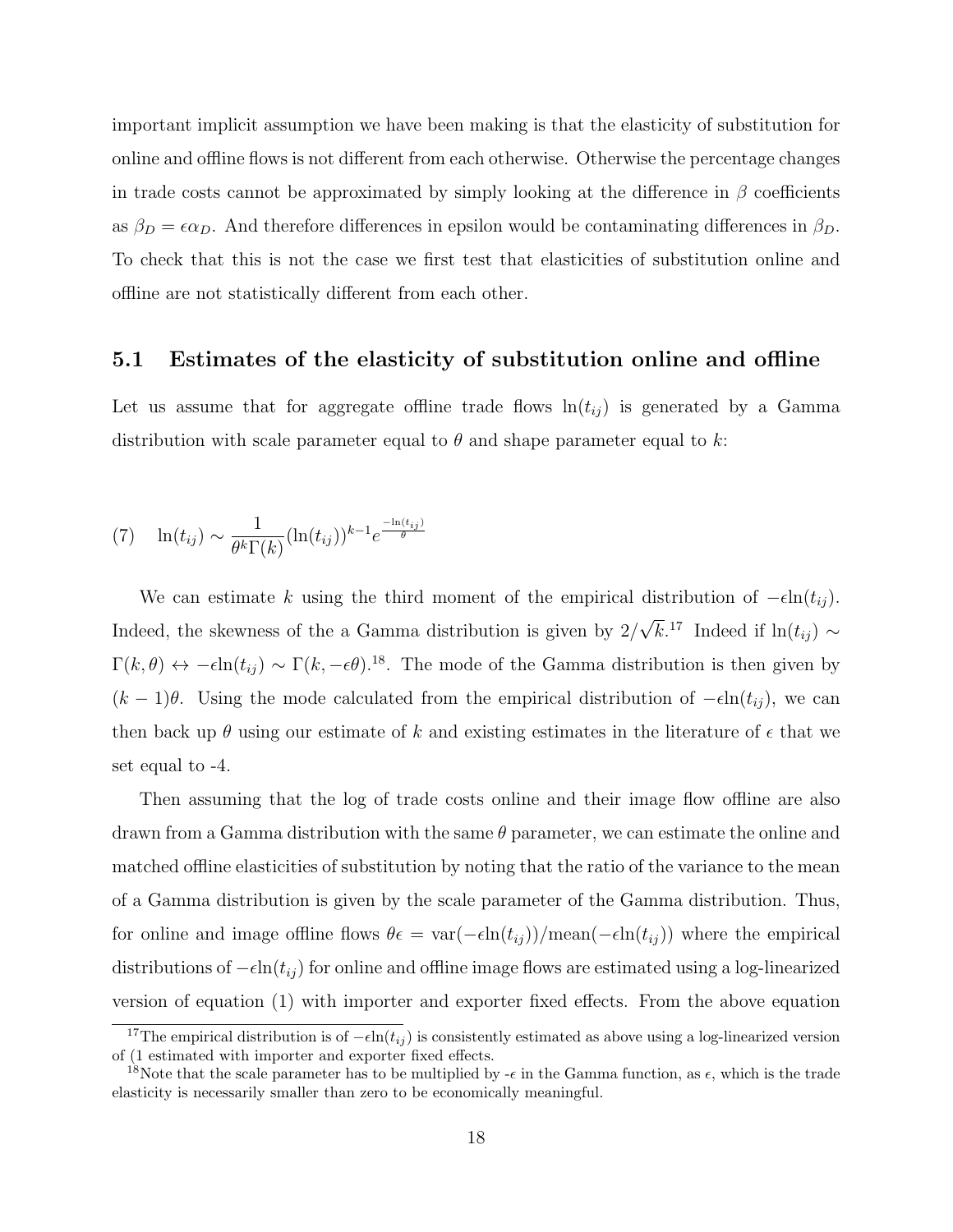it is easy to solve for  $\sigma = 1 - \epsilon$  in online and offline flows:

$$
(8) \quad \sigma = 1 + \frac{\text{Var}\left[-\epsilon \ln(t_{ij})\right]}{\text{mean}\left[-\epsilon \ln(t_{ij})\right]\theta}
$$

This procedure yields an estimate for the elasticity of substitution for online flows equal to -4.5, and an estimate for the image offline flow equal to -5.6. The current best estimate of  $\sigma$ is around 5 (if  $\epsilon = -4$ ), i.e., in between our online and matched offline estimates. Moreover, the estimate for the matched offline flows is not far from the median of the estimates of Broda and Weinstein (2006) for HS 6 digit products falling in our matched SAP-categories.

To check that our elasticities of substitution are statistically different from zero, but not statistically different from each other we construct bootstrapped standard errors where we take into account not only the sampling error, but also the error associated with the estimates of the offline aggregate trade flows elasticity of substitution. For the latter, we assume that  $\epsilon$  is normally distributed with mean -4 and a variance equal to 1. The bootstrapping yields a standard error equal to 0.9 for the estimate of  $\sigma^{\text{online}} = 4.5$  and a standard error equal to 1.1 for an estimate of  $\sigma^{\text{online}} = 5.6$ . Thus, these elasticities are not statistically different from each other or from the estimated  $\sigma = 5$  for aggregate offline flows.

Finally, we can perform an additional external test of our assumption that  $\ln(t_{ij})$ is Gamma distributed with coefficient equal to  $\theta$ . Indeed, with an estimate of  $\epsilon$  $-4$ , and an estimate we can construct  $\ln(t_{ij})$  and using a Kolmogorov-Smirnov test of equality-of-distributions check whether  $ln(t_{ij}) \sim \Gamma(k =, \theta =).^{19}$  The value of the Kolmogorov-Smirnov statistic  $(D)$  is close to zero and therefore we cannot reject at the 5 percent level the null hypothesis that  $ln(t_{ij})$  is Gamma distributed with shape parameter k = and scale parameter  $\theta$  = as estimated from the empirical distribution of  $\ln(t_{ij})$ .

<sup>19</sup>For a discussion of the Kolmogorov-Smirnov test see Chakravarti, Laha, and Roy (1967).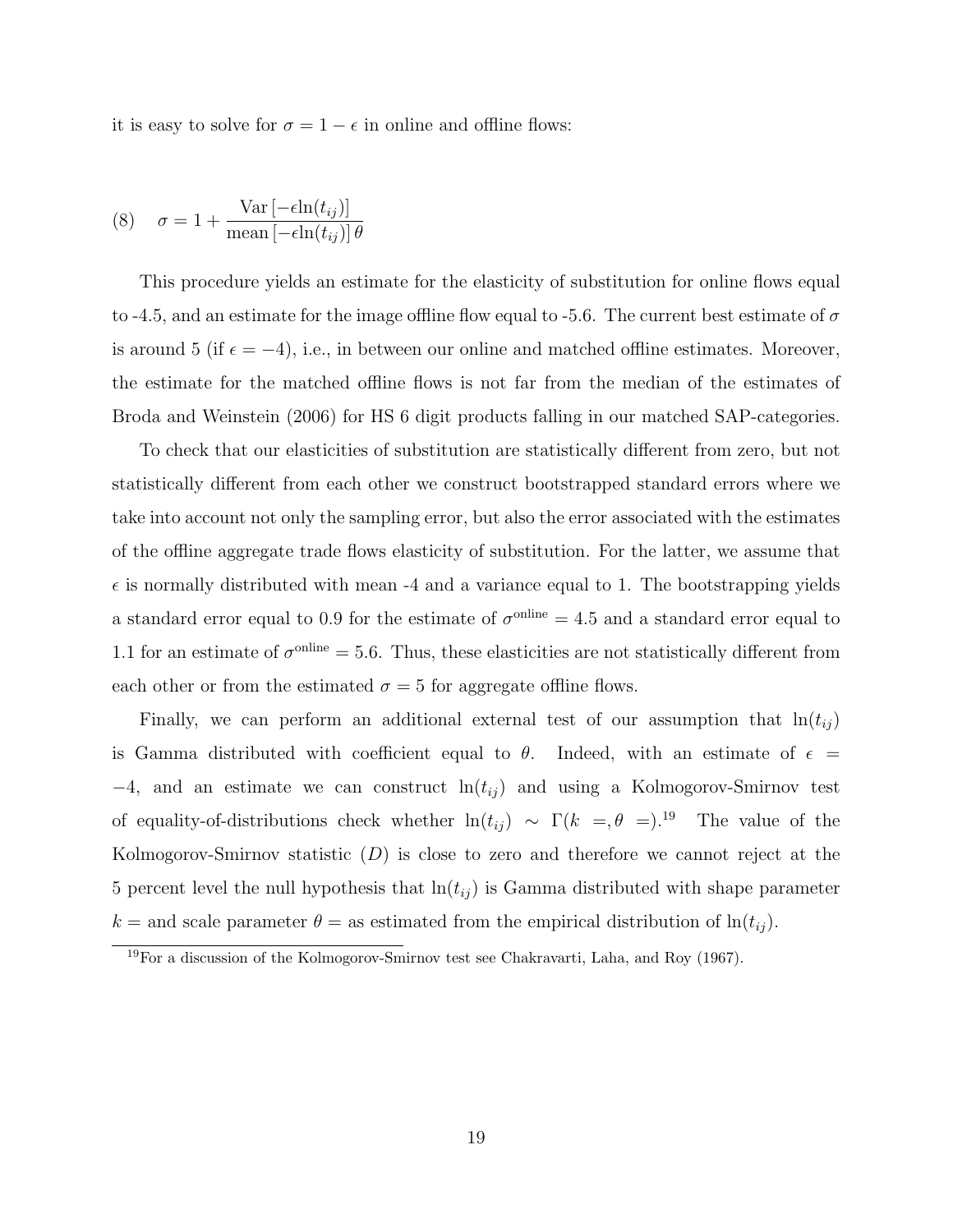#### 5.2 Welfare gain results

# 6 Concluding Remarks

On eBay, the world is flatter, but not completely flat. More interestingly eBay reduces the effect of distance on trade flows most where it is most needed: in remote countries with bad institutions. Thus, the reduction in trade costs brought by online market platforms such as eBay are promising is promising in terms of the potential for technology to help sellers and consumers in poor countries integrate into the global economy.

# References

Allen, Treb (2011). Information Frictions in Trade, Job-Market paper, Yale University.

Anderson, James and Eric van Wincoop (2003). Gravity with gravitas: a solution to the border puzzle, American Economic Review 93, 170-92.

Arkolakis, Costas, Arnaud Costinot and Andrs Rodrguez-Clare (2012). New Trade Models, Same Old Gains?, American Economic Review, forthcoming.

Archanskaia, Elizaveta and Guillaume Daudin (2012). Heterogeneity and the Distance Puzzle, FREIT Working Paper 448

Baldwin, Richard (2009). The great trade collapse. VoxEU.org Publication.

Bergstrand, Jeffrey, Peter Egger, and Mario Larch (2012). Gravity Redux, Journal of International Economics, forthcoming.

Berthelon, Matías and Caroline Freund (2008). On the Conservation of Distance in International Trade. Journal of International Economics 75(2), 310-310.

Blum, Bernardo, and Avi Goldfarb (2006). Does the internet defy the law of gravity? Journal of International Economics 70, 384-405.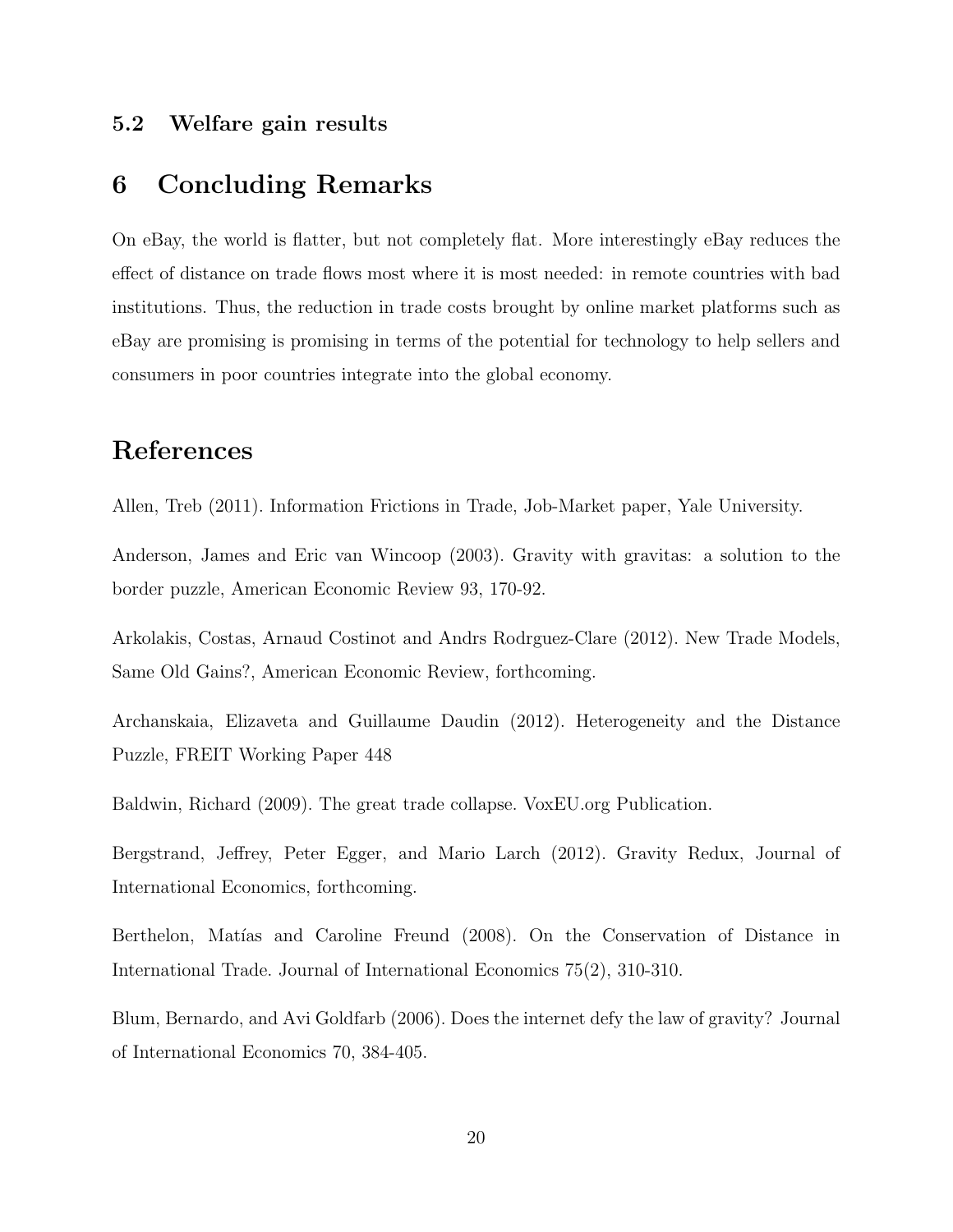Broda, Christian and David Weinstein (2006). Globalization and the Gains from Variety, The Quarterly Journal of Economics 121(2), 541-585.

Cairncross, Frances (1997). The Death of Distance. Cambridge: Harvard Business School Press.

Carrère, Céline, Jaime de Melo and John Wilson (2009). The Distance Effect and the Regionalization of the Trade of Developing Countries. CEPR Discussion Paper 7458.

Chakravarti, Laha, and Roy (1967). Handbook of Methods of Applied Statistics, Volume I, John Wiley and Sons, 392-394.

Chaney, Thomas (2011). "The Gravity Equation in International Trade: an Explanation", mimeo

Disdier, Anne-Célia and Keith Head (2008). The Puzzling Persistence of the Distance Effect on Bilateral Trade. Review of Economics and Statistics 90(1), 37-48.

Eaton, Jonathan and Samuel Kortum (2012). Putting Ricardo to work. Journal of Economic Perspectives 26(2), 65-90.

Friedman, Thomas L. (2005). The world is flat. Farrar, Straus & Giroux.

Greif, Avner (1993). Contract Enforceability and Economic Institutions in Early Trade: the Maghribi Traders' Coalition. American Economic Review 83(3)m 525-48.

Greif, Avner, Paul Milgrom, and Barry Weingast (1994). Coordination, Commitment, and Enforcement: The Case of the Merchant Guild. Journal of Political Economy 102(4), 745-76.

Head, Keith and Thierry Mayer (2009). Illusory Border Effects: Distance Mismeasurement Inflates Estimates of Home Bias in Trade. In Peter van Bergeijk and Steven Brakman (Eds.), The Gravity Model inInternational Trade: Advances and Applications. Cambridge: Cambridge University Press.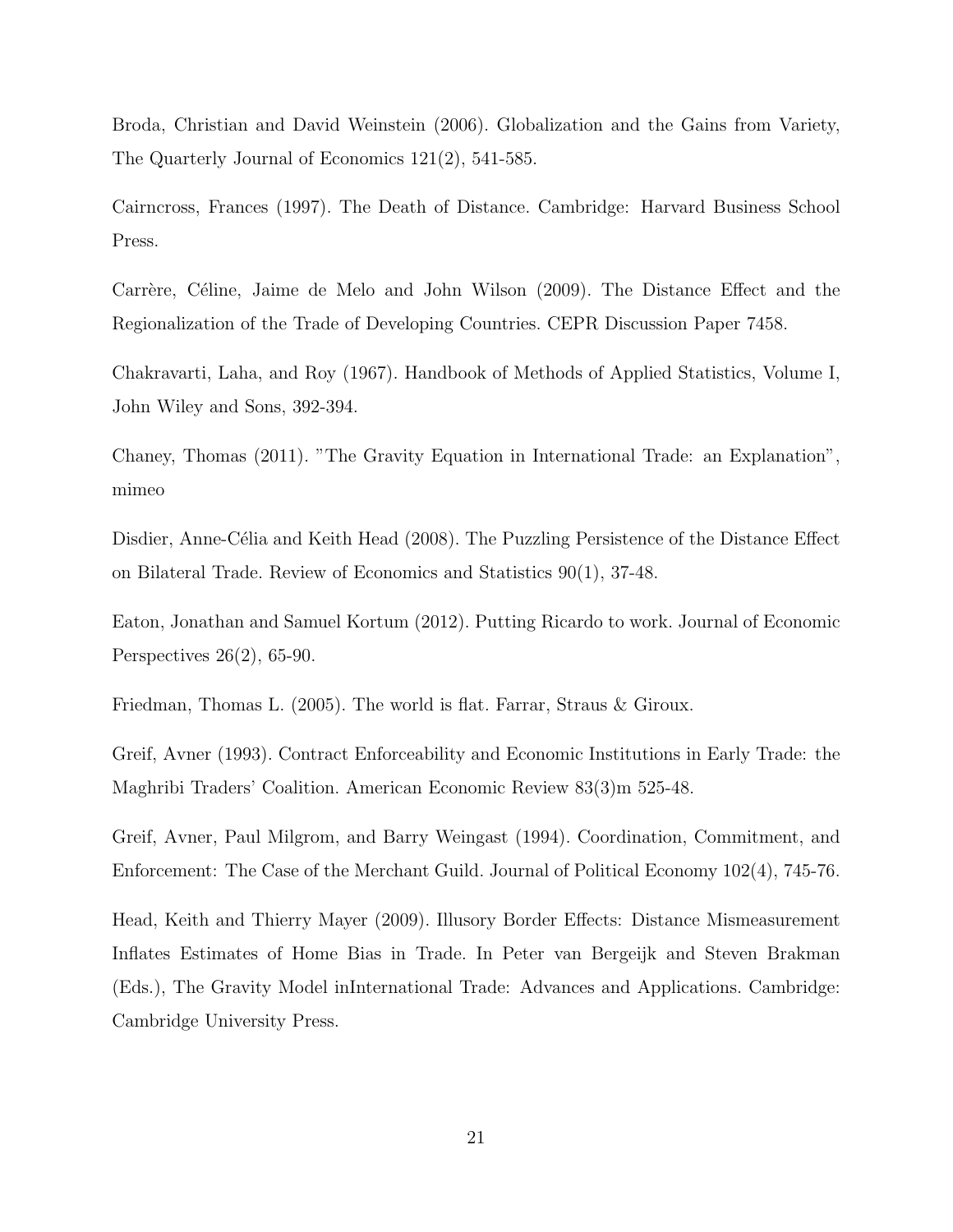Hortaçcsu, Ali, A. Martinez Jerez, and Jason Douglass (2009). The geography of trade of non-line transactions: evidence from eBay and Mercado Libre", American Economic Journal: Microeconomics  $1(1)$ , 53-74.

Milgrom, Paul, Douglass North, and Barry Weingast (1990). The role of institutions in the revival of trade: the law merchant, private judges, and the champagne fairs. Economics and Politics 2(1), 1-23.

Rauch, James E. (1999). Networks versus markets in international trade. Journal of International Economics 48(1), 7-35.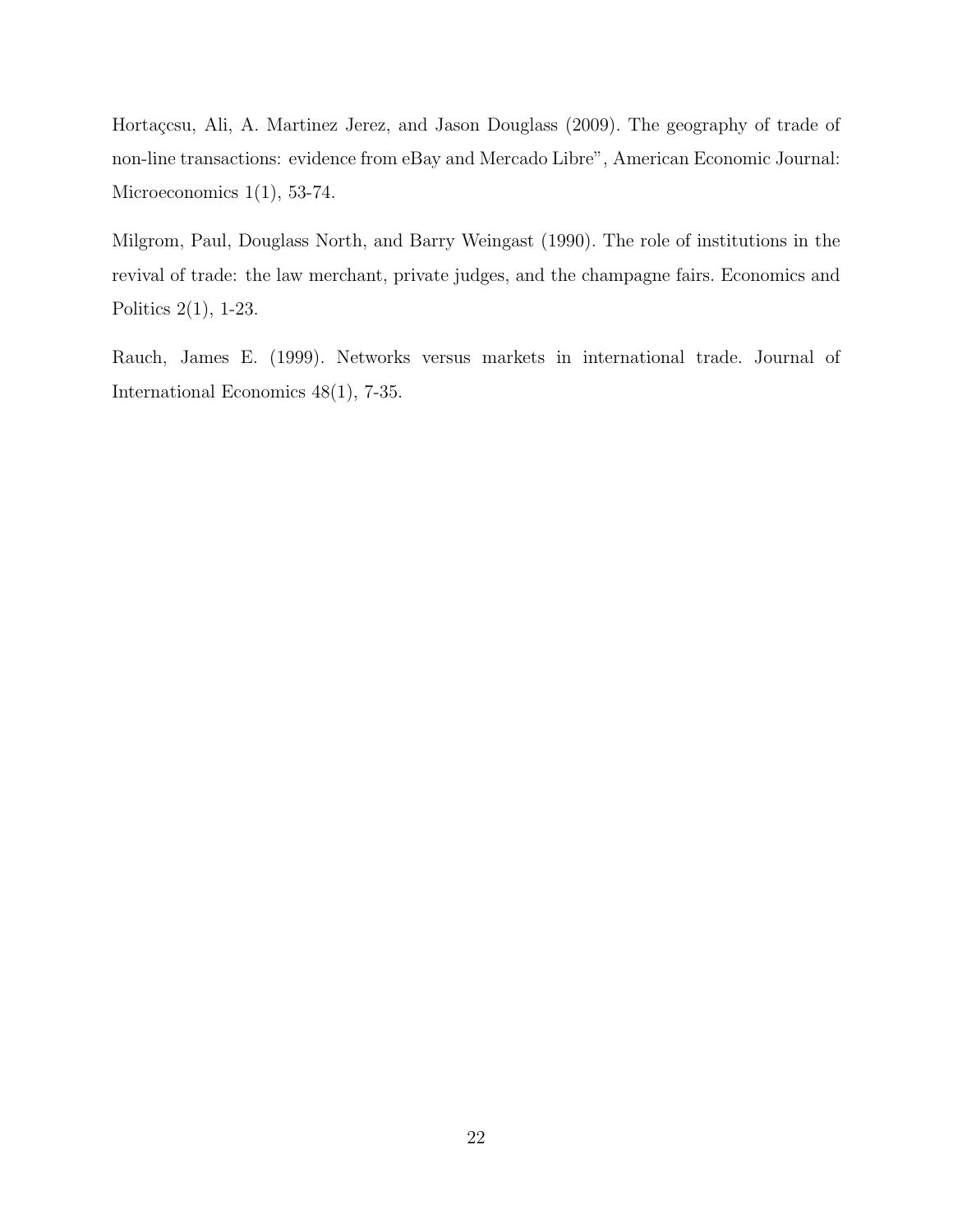# Data Appendix

Below we discuss variable construction and data sources for all variables used in the empirical sections. The appendix Table provides descriptive statistics for each variable.

- Distance  $(D)$ : Distance between two countries based on bilateral distances between the largest cities of those two countries, those inter-city distances being weighted by the share of the city in the overall country's population. Source: CEPII Distances database.
- Transport or shipping cost  $(T)$ : Ad-valorem shipping costs as a share of product price (logged). Source: eBay.
- No Border  $(NB)$ : dummy variable indicating whether the two partners share a border. Takes the value 1 when the two partners do not share a border. Source: CEPII Distances database.
- No Colony  $(NC)$ : dummy variable indicating whether the two countries have ever had a colonial link. It takes the value 1 when the two trading partners do not share a colonial link. Source: CEPII Distances database.
- No Common Language  $(NCL)$ : dummy variable indicating whether the two countries share a common official language. It takes the value 1 when the two trading partners do not share a common language. Source: CEPII Distances database.
- No Common Legal System (NCLS): dummy variable indicating whether the two countries have the same legal origin. It takes the value 1 when the two partners do not share a legal origin. Source: CEPII Gravity database.
- No FTA  $(NFTA)$ : dummy variable indicating whether the two countries have a free-trade agreement declared at the WTO. It takes the value 1 when the two partners do not have a free-trade agreement. Source: WTO.
- Corruption  $(C)$ : Negative of control-of-corruption which captures perceptions of the extent to which public power is exercised for private gain, including both petty and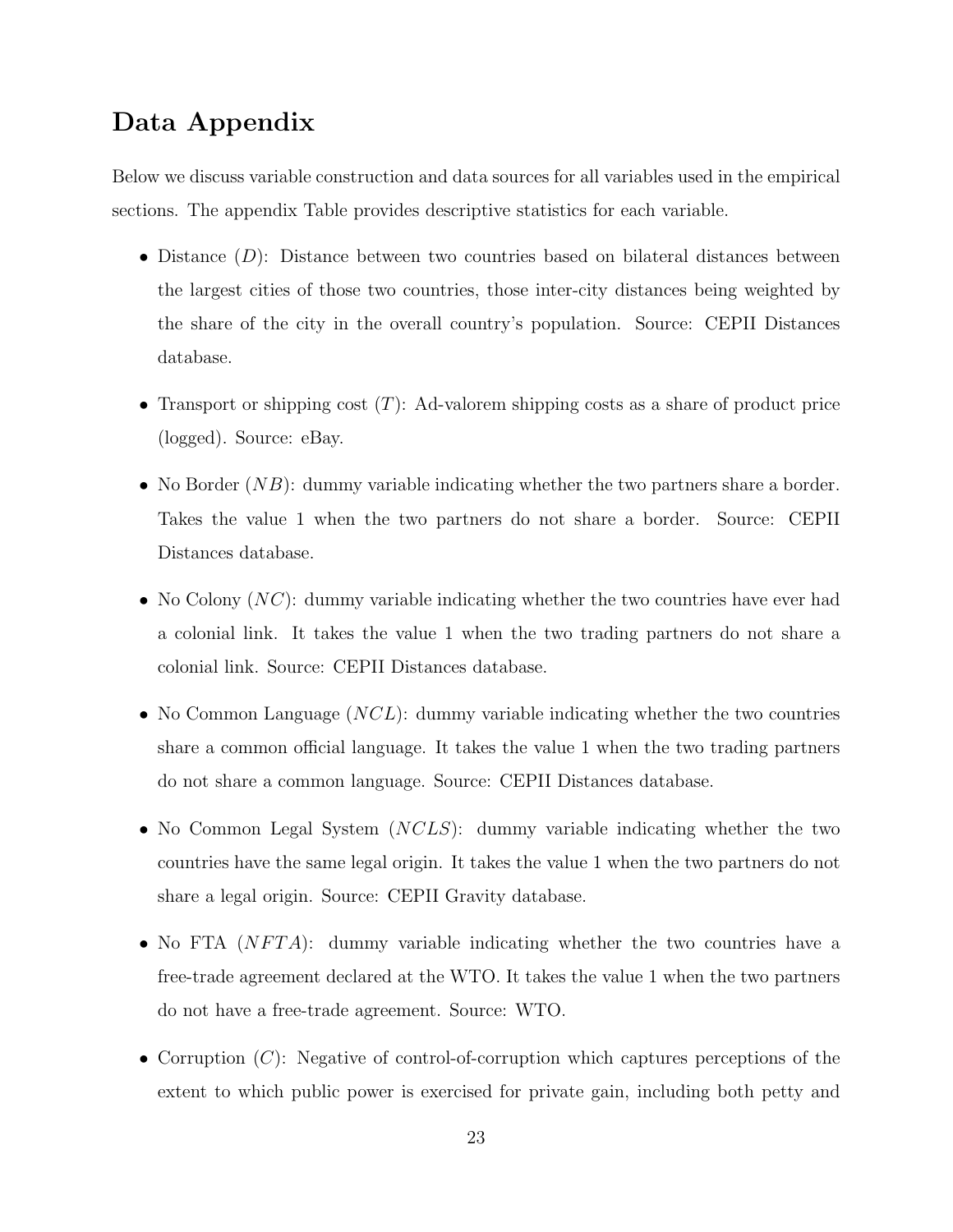grand forms of corruption, as well as "capture" of the state by elites and private interests. Source: Kaufmann et al. (2010).

- Google coverage  $(G)$ : Log of the number of results of a Google search for the country name in English . Source: Google.
- Trademark Intensity (VERO) (VERO): Share of companies who complain about parallel imports on eBay. Source: eBay.
- Trademark Intensity (WIPO) ( $WIFO$ ): Log of the number of registered brands per keyword search, where the keyword is the eBay category. Source: WIPO Global Brands Database.
- eBay imports: Total eBay imports in current US dollars. Source: eBay.
- eBay-image imports: Total bilateral imports in HS codes corresponding to eBay categories in current US dollars. Source: Comtrade
- Offline imports: Total bilateral imports in current US dollars. Source: Comtrade
- Powerseller status  $(PS)$ : Dummy indicating whether the exporters had a power seller status on eBay. Source: eBay.
- Gini (Gini): Gini coefficient of income inequality. Source: World Bank World Development Indicators.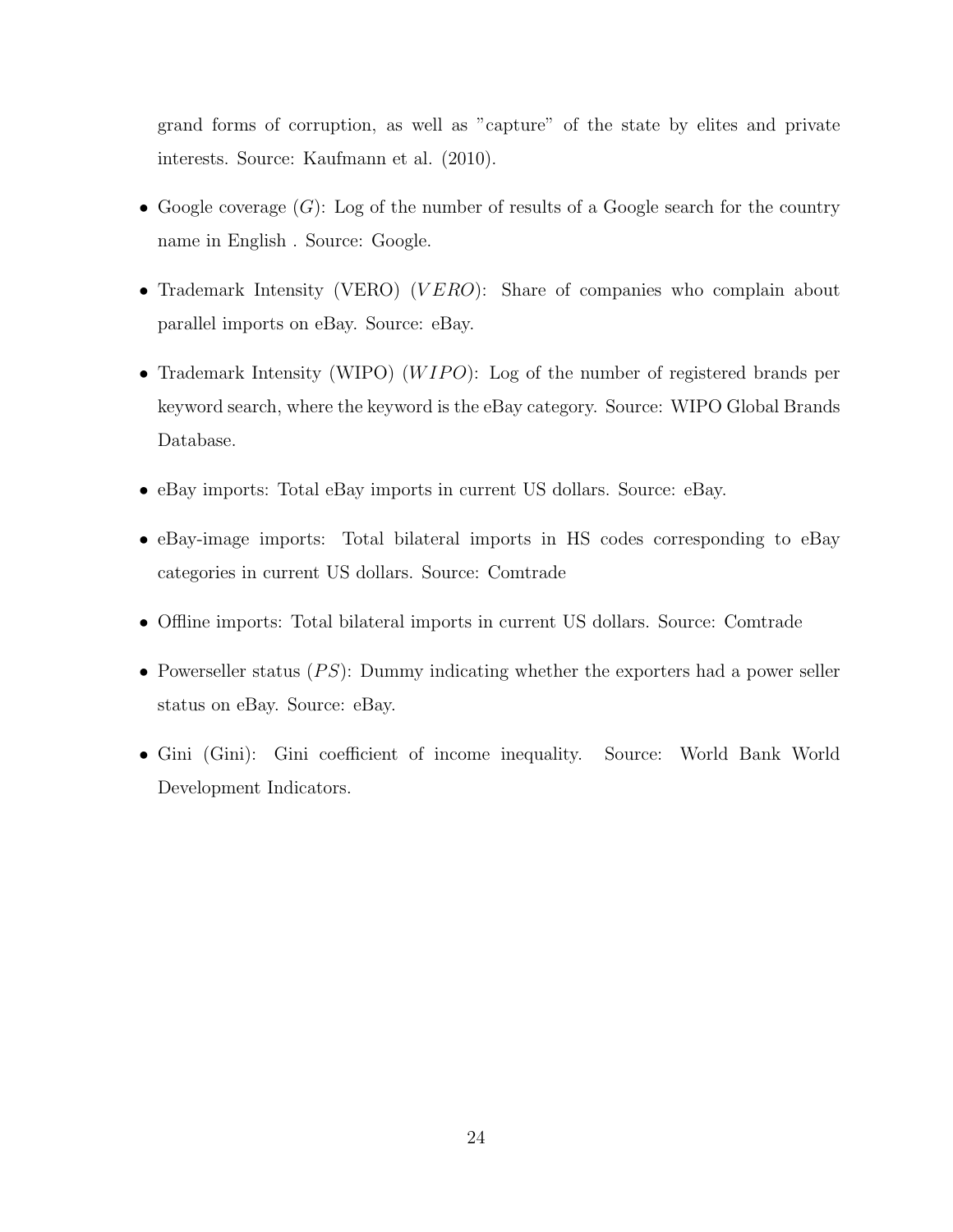|                                |      | Descriptive statistics |           |          |           |
|--------------------------------|------|------------------------|-----------|----------|-----------|
|                                | Obs. | Mean                   | Std. Dev. | Min      | Max       |
| eBay imports (USD)             | 3763 | 175459                 | 1735773   | $\theta$ | 59980892  |
| Offline imports (thousand USD) | 3763 | 449023                 | 3167586   | $\theta$ | 146648430 |
| Distance $(\log km)$           | 3778 | 8.24                   | 1.04      | 5        | 10        |
| No Common Legal System         | 3778 | 0.76                   | 0.43      | 0        | 1         |
| No Colony                      | 3778 | 0.97                   | 0.17      | 0        |           |
| No Common Language             | 3778 | 0.94                   | 0.24      | 0        | 1         |
| No Border                      | 3778 | 0.95                   | 0.21      | 0        | 1         |
| No FTA                         | 3778 | 0.59                   | 0.49      | 0        | 1         |
| Shipping cost                  | 3745 | 2.74                   | 0.58      | $-0.1$   | 11        |
| Tariff                         | 3361 | 1.07                   | 0.96      | 0        | 3         |

# Appendix Table

Source: See Data Appendix for a description of variable construction, data sources and symbols used in the rest of the paper.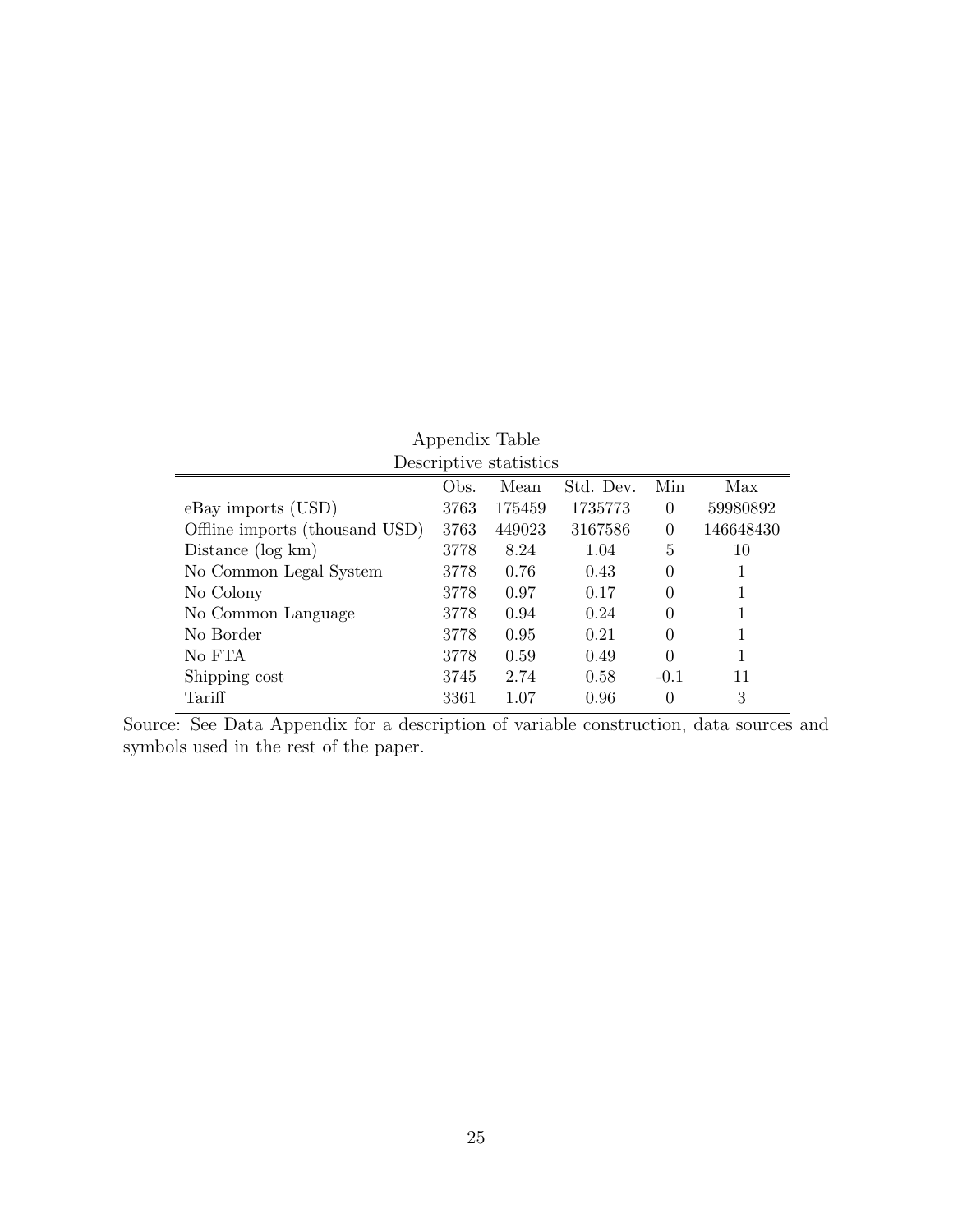Figure 1 The importance of distance with and without search costs



Note: Offline bilateral trade data is from UN Comtrade for 62 countries which represent more than 92 percent of world trade and is restricted to the set of goods which are traded on the eBay platform. eBay bilateral trade data is from eBay for the same set of countries. Distance is from CEPII and is measured as the bilateral distance between the capitals of the two trading partners weighted by the share of the capital's population in the total population of the country.



Figure 2 Country coverage

Note: The intensity of the red color signals the value of the log of eBay exports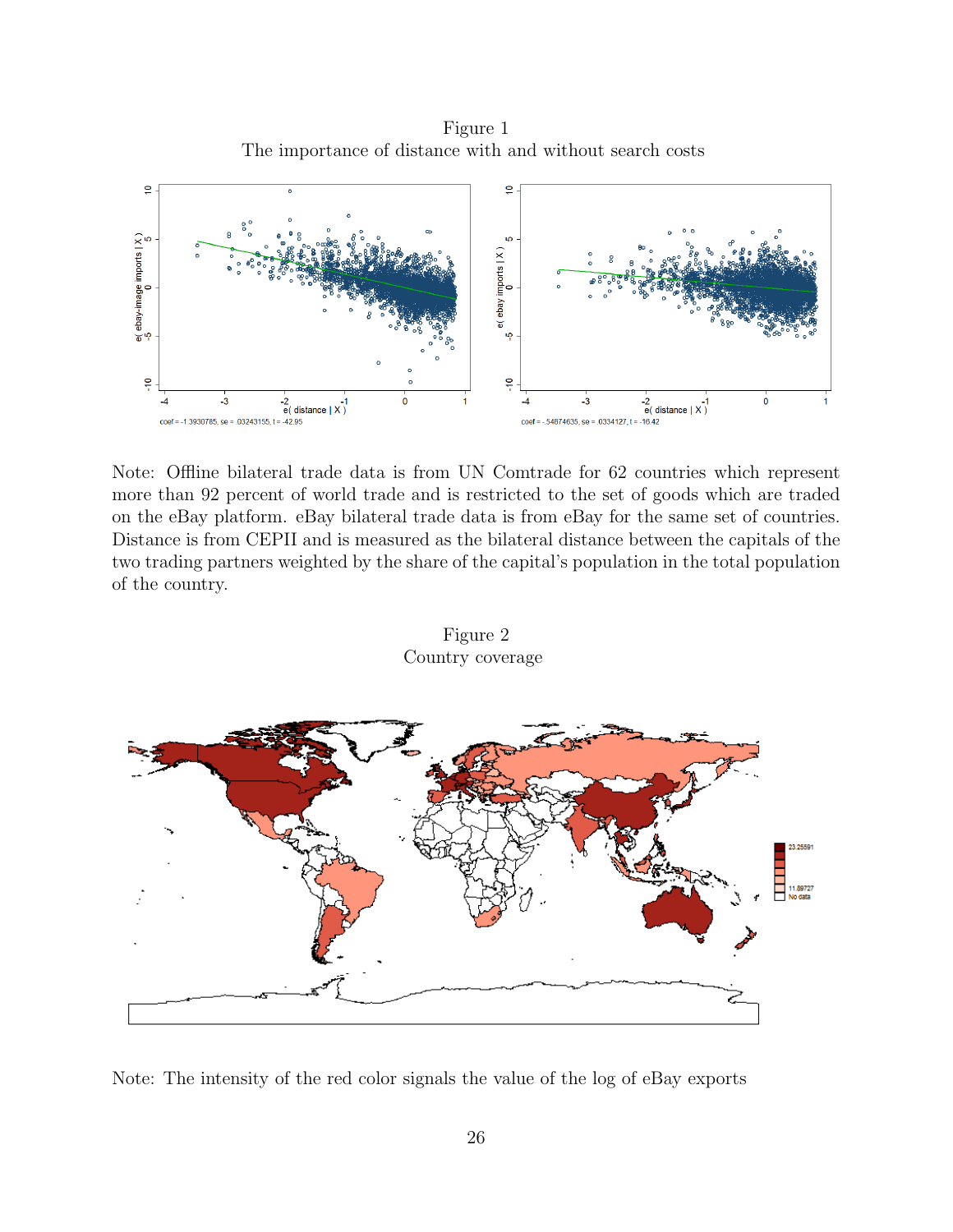

Figure 3 Distribution across eBay categories

Note: The lines are quadratic fits.

Figure 4 Distance and shipping costs offline and online



Sources: USITC and eBay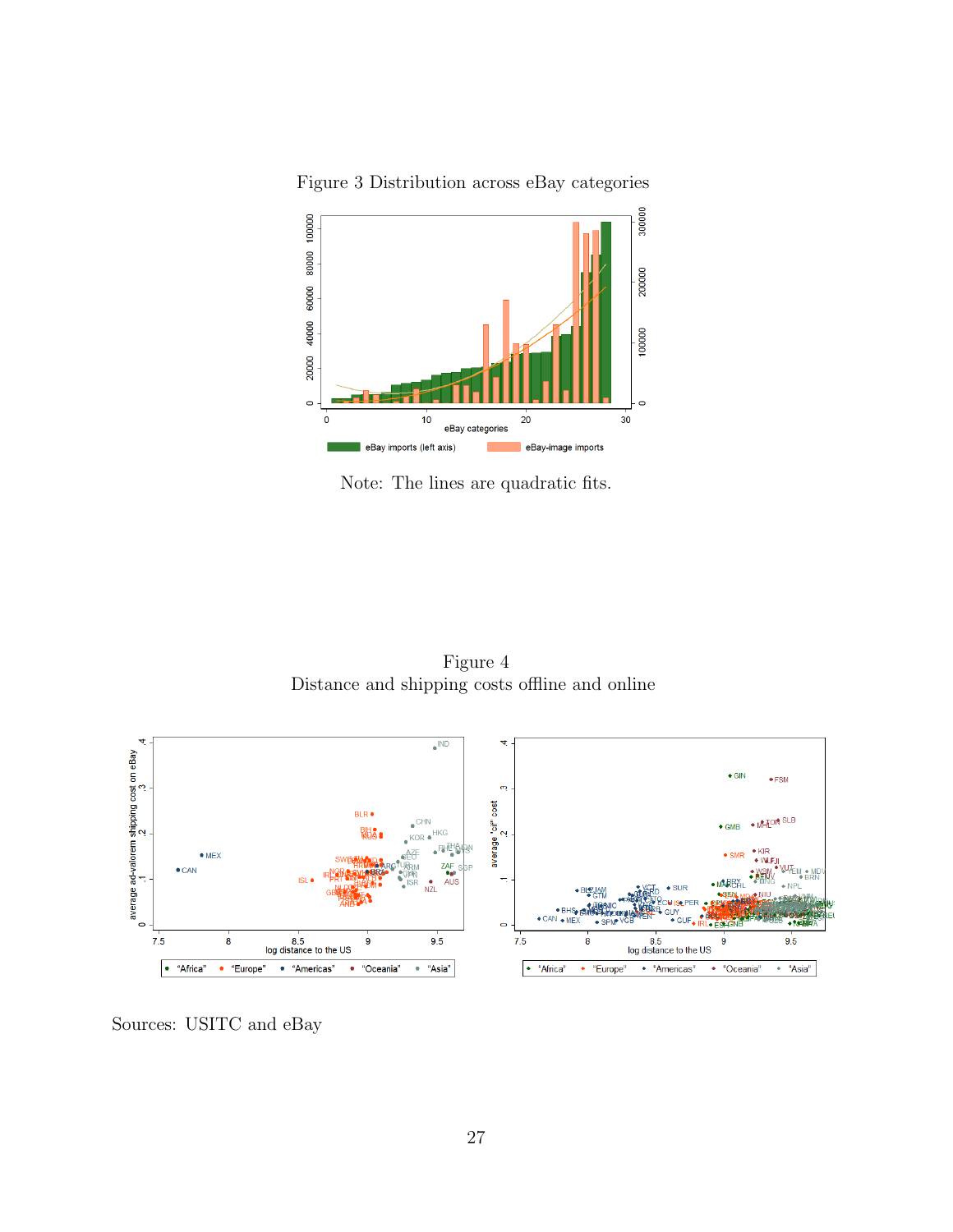

Figure 5 Distance coefficient by eBay category

Note: Each distance coefficient is estimated in a separate regression with a specification identical to the one reported in column (2) of Table 1.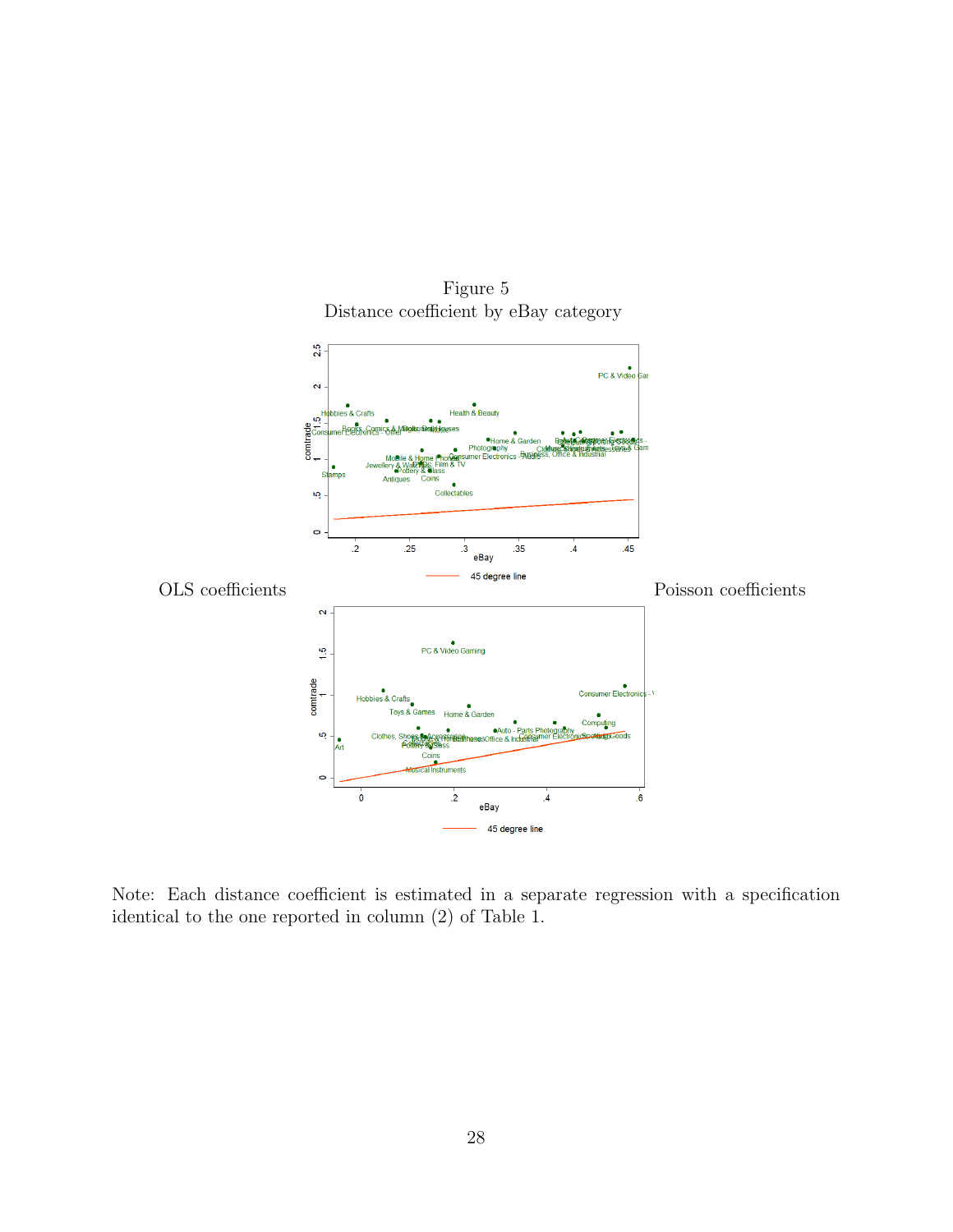Figure 6 Distance coefficients vs. trademark intensity and heterogeneity



Note: These marginal effects are estimated using a specification similar to the one reported in column (3-6) of Table 5. The dotted lines give the kernel density estimate of the x axis variable. The dashed lines are the 95 percent confidence interval.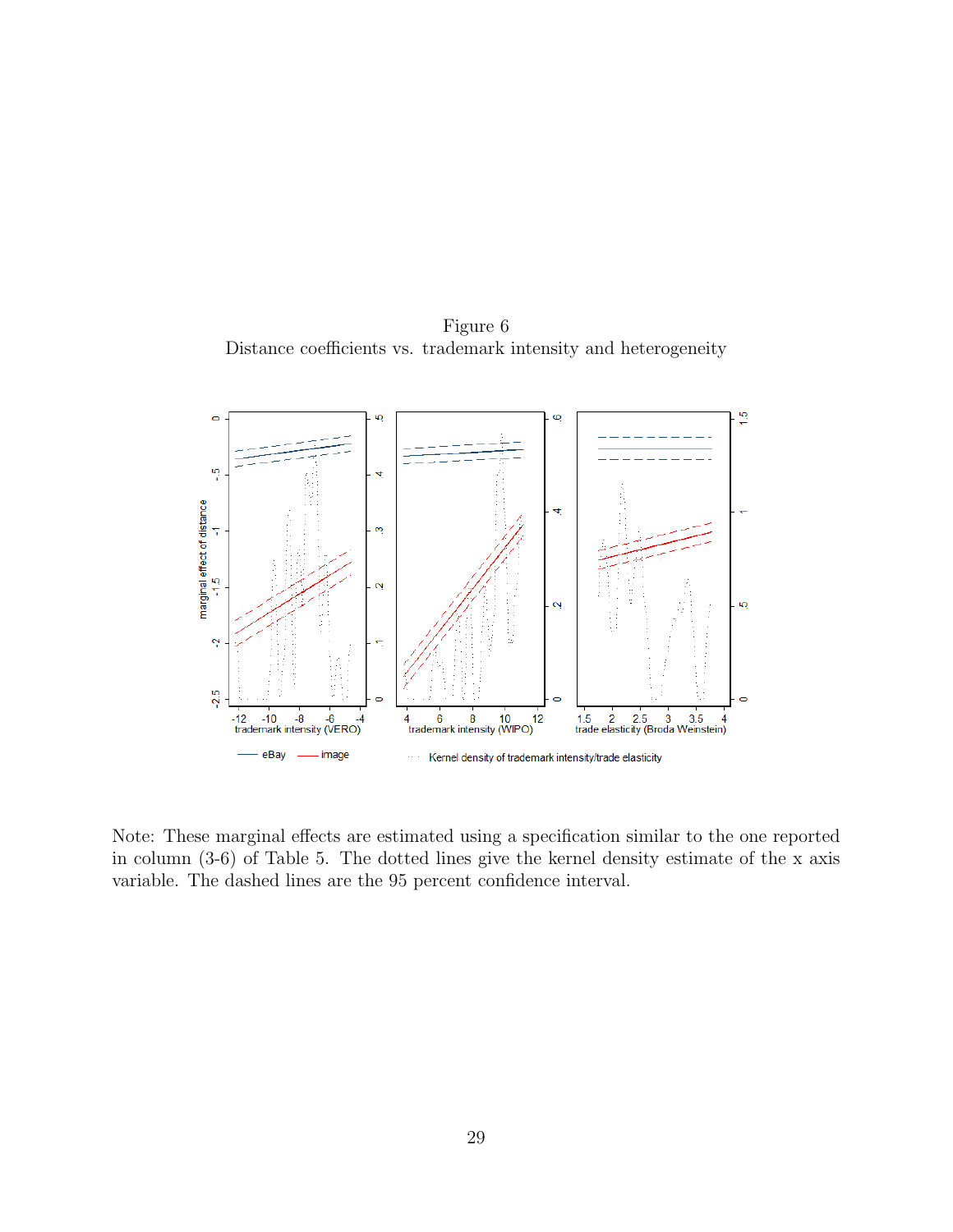Figure 7 Information and trust and the distance effect on trade



Note: These marginal effects are estimated ... The dotted lines give the kernel density estimate of the x axis variable. The dashed lines are the 95 percent confidence interval.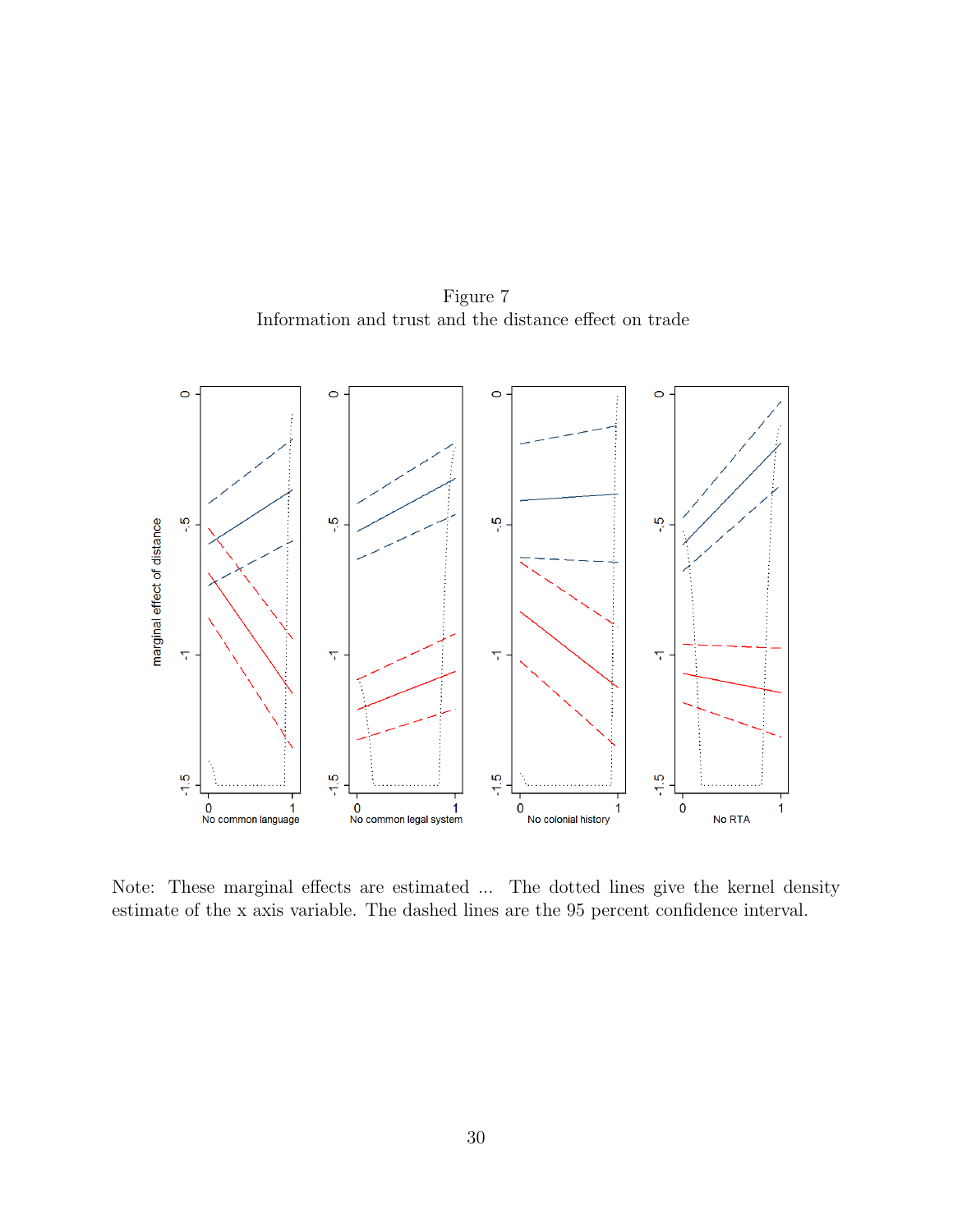Figure 8 Corruption, Google popularity and the distance effect on trade



Note: These marginal effects are estimated ... The dotted lines give the kernel density estimate of the x axis variable. The dashed lines are the 95 percent confidence interval.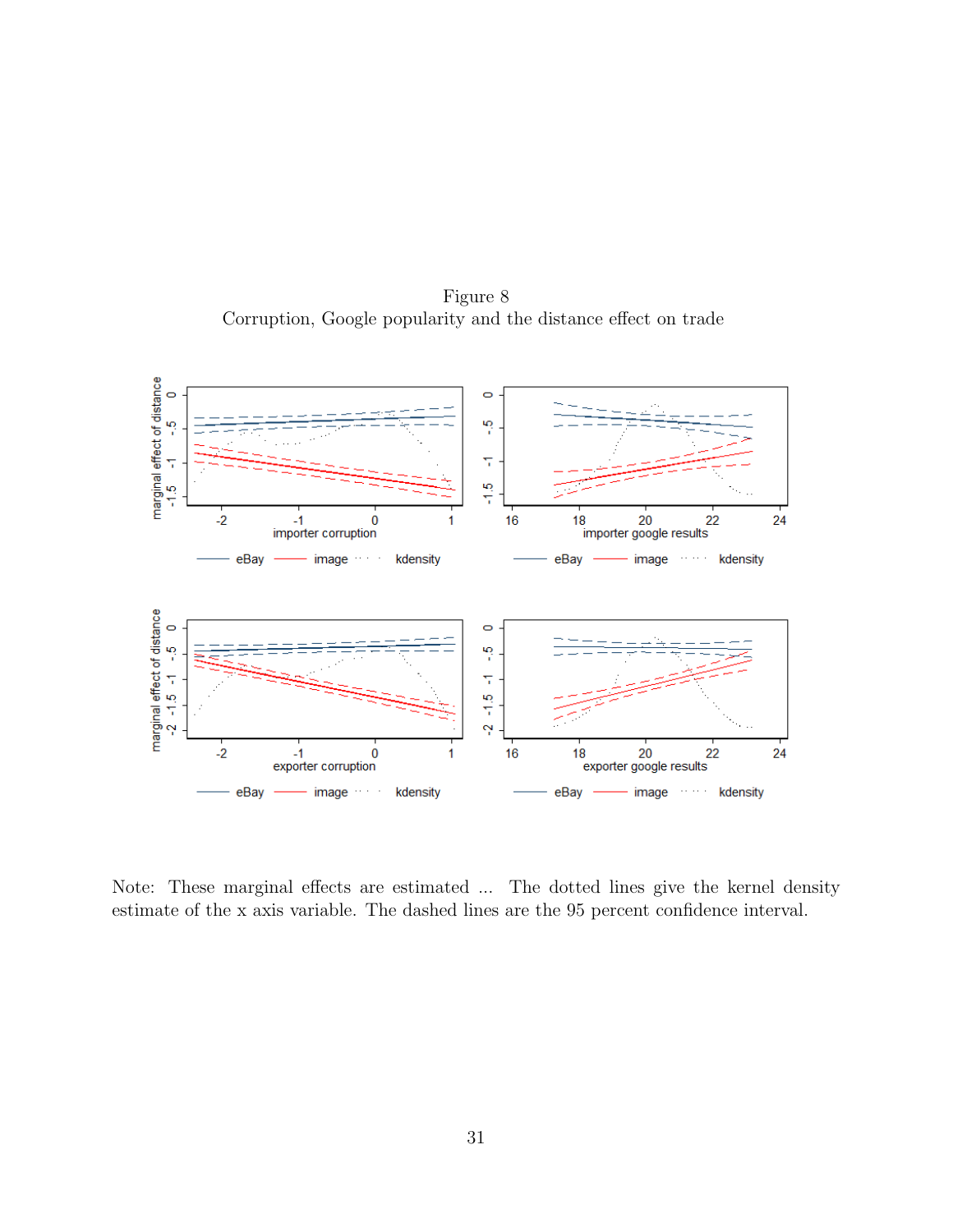Figure 9 Self-selection: The role of internet penetration, importers' income inequality and exporters' GDP



Note: These marginal effects are estimated ... The dotted lines give the kernel density estimate of the x axis variable. The dashed lines are the 95 percent confidence interval.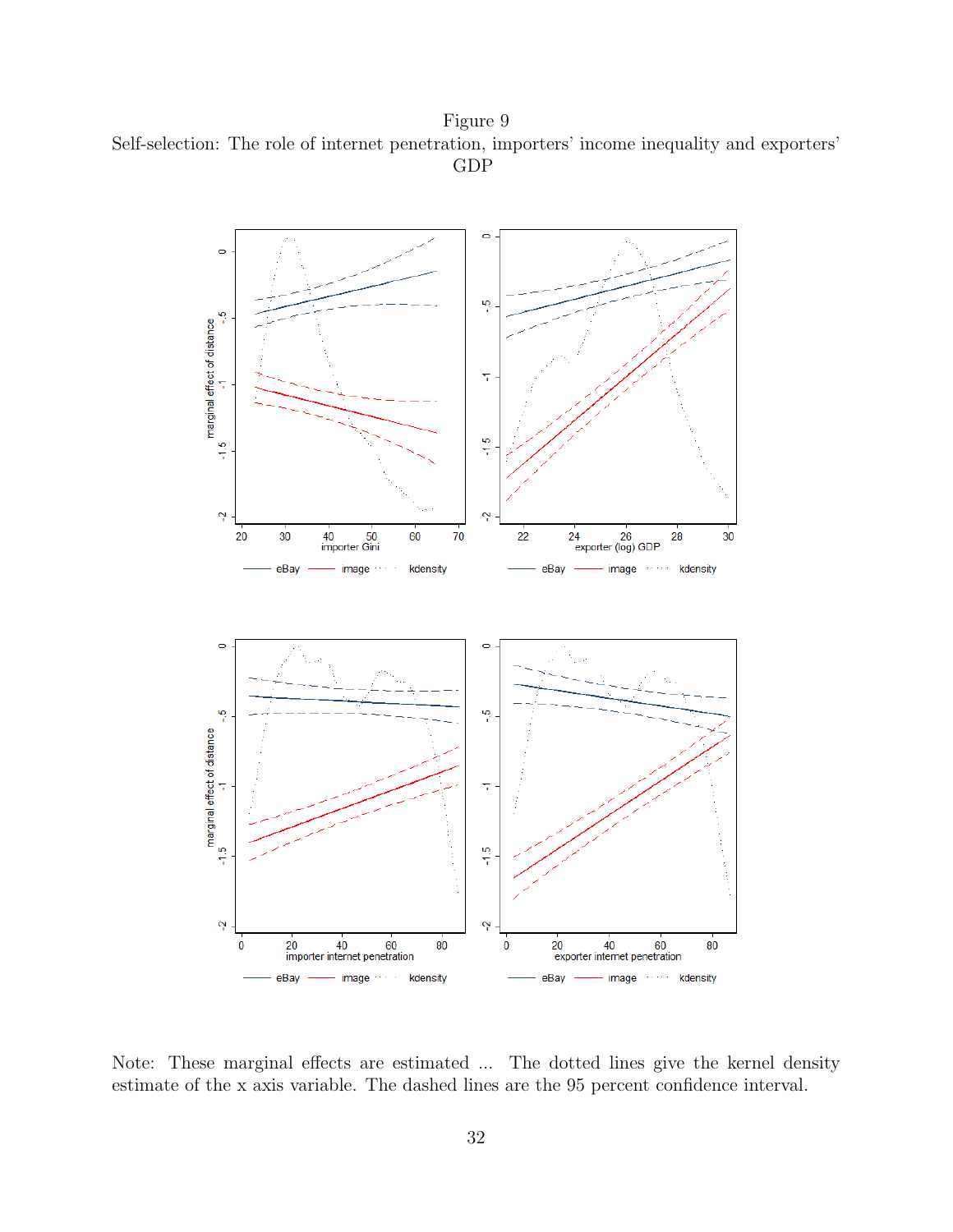

Figure 10 Trade gains from world flattening

Note: Remoteness is calculated as the GDP-weigthed average distance to all trading partners. The increase in imports is calculated bilaterally and corresponds to the change that would be observed if offline traders were to face the distance coefficient measured online. It is then aggregated across all trading partners.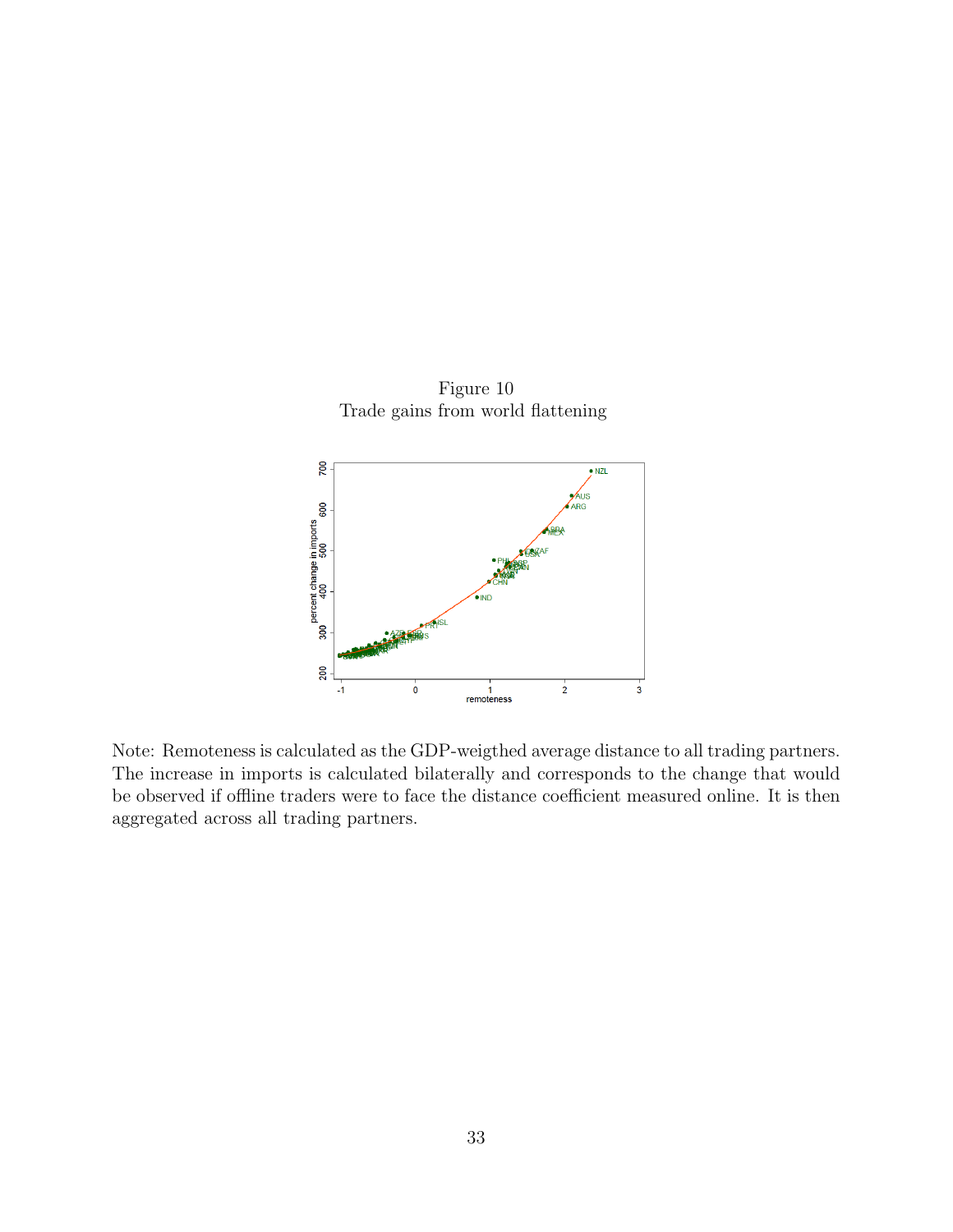|                                                                                                                                                                                                                                                               |             |                      |                          | Trade cost and gravity online and offline<br>Table i                                 |                          |                         |                           |                                |
|---------------------------------------------------------------------------------------------------------------------------------------------------------------------------------------------------------------------------------------------------------------|-------------|----------------------|--------------------------|--------------------------------------------------------------------------------------|--------------------------|-------------------------|---------------------------|--------------------------------|
|                                                                                                                                                                                                                                                               |             | $\widetilde{\Omega}$ | $\widehat{\mathfrak{S}}$ | $(\pm)$                                                                              | $\widetilde{\mathbf{e}}$ | $\widehat{\odot}$       | E                         | $\overset{\infty}{\infty}$     |
|                                                                                                                                                                                                                                                               | eBay        | $\mathrm{eBay}$      | $\mathrm{eBay}$          | eBay (Poisson)                                                                       | offline image            | offline image           | offline image             | offline image (Poisson)        |
| Distance                                                                                                                                                                                                                                                      | $-0.549***$ | $-0.383***$          | $-0.382***$              | $-0.299***$                                                                          | $-1.393***$              | $1.107***$              | $-1.092***$               | $0.663***$                     |
|                                                                                                                                                                                                                                                               | (0.0323)    | (0.0419)             | $(0.0435)$<br>-0.237***  | $(0.0925)$<br>-0.272***                                                              | (0.0353)                 | $(0.0475)$<br>-0.577*** | $(0.0483)$<br>$-0.578***$ |                                |
| No common legal sys.                                                                                                                                                                                                                                          |             | $-0.304***$          |                          |                                                                                      |                          |                         |                           | $(0.0456)$<br>-0.379***        |
|                                                                                                                                                                                                                                                               |             | (0.0547)             | (0.0536)                 | $(0.102)$<br>-0.287**                                                                |                          | $(0.0536)$<br>-0.418*** | $(0.0537)$<br>-0.422***   | $\left(0.0591\right)$ $0.0300$ |
| No colony                                                                                                                                                                                                                                                     |             | 0.146                | 0.0940                   |                                                                                      |                          |                         |                           |                                |
|                                                                                                                                                                                                                                                               |             | (0.135)              | (0.133)                  | (0.125)                                                                              |                          | (0.158)                 | (0.157)                   | (0.109)                        |
| No common language                                                                                                                                                                                                                                            |             | $-0.475***$          | $-0.486***$              | $-0.933***$                                                                          |                          | $-0.195*$               | $-0.200*$                 | $0.218**$                      |
|                                                                                                                                                                                                                                                               |             | (0.0937)             | (0.0938)                 | (0.139)                                                                              |                          | (0.106)                 | (0.105)                   | (0.0956)                       |
| No border                                                                                                                                                                                                                                                     |             | $-0.153$             | $-0.137$                 | $-0.762***$                                                                          |                          | $-0.366***$             | $-0.333**$                | $0.285***$                     |
|                                                                                                                                                                                                                                                               |             | (0.124)              | (0.122)                  | (0.137)                                                                              |                          | (0.144)                 | (0.144)                   | (0.0895)                       |
| No FTA                                                                                                                                                                                                                                                        |             | $-0.161**$           | $-0.181**$               | $-0.359**$                                                                           |                          | $0.320***$              | $-0.297***$               | $0.430***$                     |
|                                                                                                                                                                                                                                                               |             | (0.0796)             | (0.0795)                 | (0.151)                                                                              |                          | (0.0872)                | (0.0876)                  | (0.0830)                       |
| Shipping costs                                                                                                                                                                                                                                                |             |                      | 0.0527                   |                                                                                      |                          |                         | $-0.0835$                 |                                |
|                                                                                                                                                                                                                                                               |             |                      | (0.0708)                 |                                                                                      |                          |                         | (0.0687)                  |                                |
| Observations                                                                                                                                                                                                                                                  | 3,763       | 3,763                | 3,733                    | 3,763                                                                                | 3,763                    | 3,763                   | 3,733                     | 3,763                          |
| $R$ -squared                                                                                                                                                                                                                                                  | 0.874       | 0.877                | 0.882                    |                                                                                      | 0.851                    | 0.859                   | 0.859                     |                                |
| Source: All regressions are estimated using an importer and exporter fixed effect linear model. The figures in brackets are robust standard<br>errors, and $*$ stands for statistical significance at the<br>statistical significance at the 1 percent level. |             |                      |                          | 10 percent level, ** for statistical significance at the 5 percent level and *** for |                          |                         |                           |                                |

34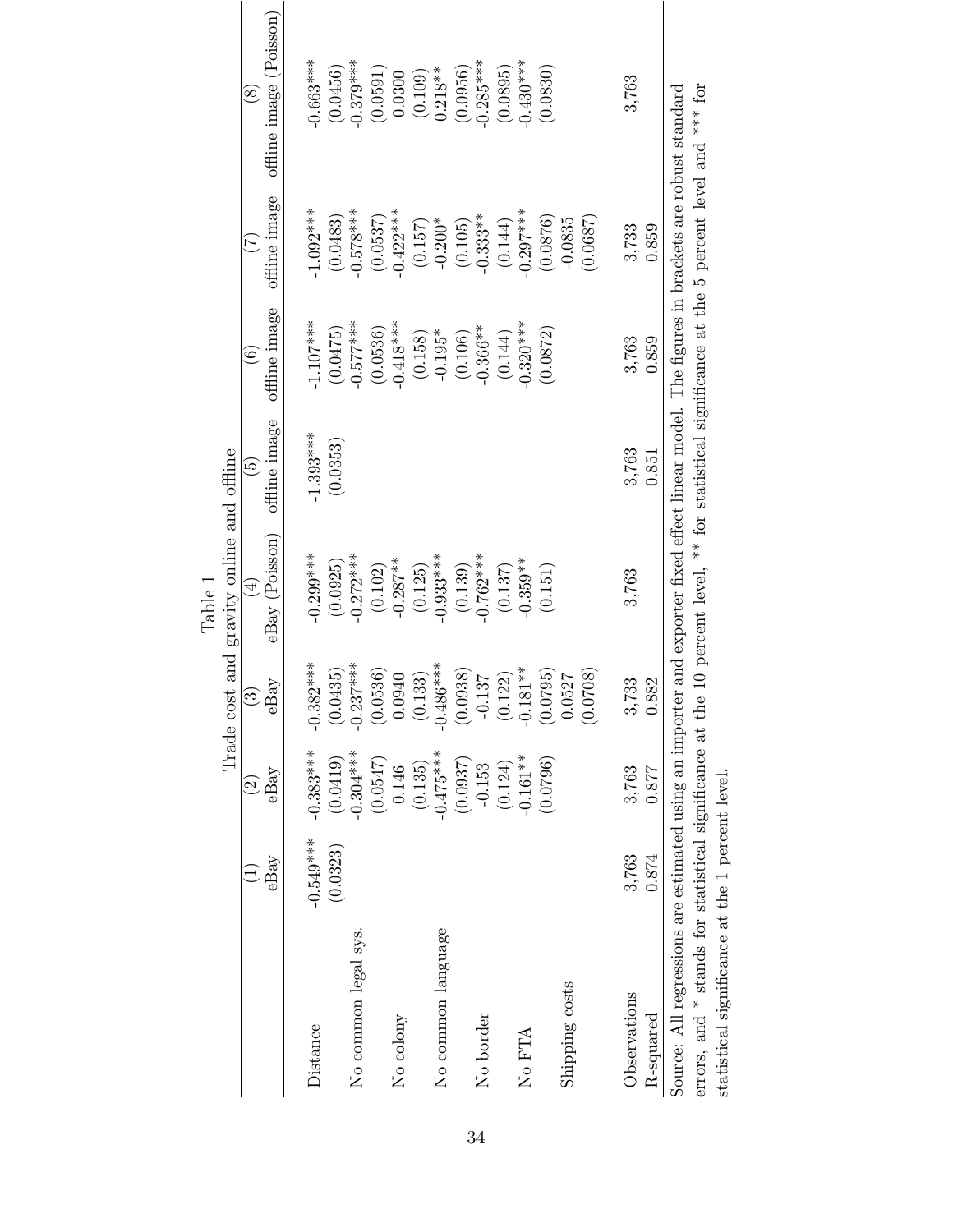|                           |            | T mnn                                                                                       |           |          |           |             |
|---------------------------|------------|---------------------------------------------------------------------------------------------|-----------|----------|-----------|-------------|
|                           |            | Testing differences in gravity coefficients                                                 |           |          |           |             |
|                           |            | bistance No common No colony No common No border No FTA                                     |           |          |           |             |
|                           |            | legal system                                                                                |           | language |           |             |
| Gravity coefficient       | $1.119***$ | $-0.584***$                                                                                 | $-0.408*$ | $-0.210$ | $-0.353*$ | $-0.314***$ |
|                           | (0.100)    | (0.0945)                                                                                    | (0.222)   | (0.175)  | (0.206)   | (0.110)     |
| Interaction with eBay     | $0.711***$ | $0.318*$                                                                                    | $0.596*$  | 0.239    | 0.231     | 0.107       |
|                           | (0.136)    | (0.167)                                                                                     | (0.318)   | (0.240)  | (0.273)   | (0.204)     |
| The dependant variable is |            | log imports. Regression estimated using importer-eBay and exporter-eBay fixed effect linear |           |          |           |             |
|                           |            |                                                                                             | .<br>.    |          |           |             |

|                                                       | $0.136^\circ$ | 0.167 | 0.318 | 0.240                                                                                                                                                                                             | $(5\Delta 0$<br>ر د ا ب | 0.204) |
|-------------------------------------------------------|---------------|-------|-------|---------------------------------------------------------------------------------------------------------------------------------------------------------------------------------------------------|-------------------------|--------|
| The dependant variable is<br>model. The figures in br |               |       |       | s log imports. Regression estimated using importer-eBay and exporter-eBay fixed effect linear<br>ackets are robust standard errors, and $*$ stands for statistical significance at the 10 percent |                         |        |
| level, $**$ for statistical sig-                      |               |       |       | experiment at the 5 percent level and *** for statistical significance at the 1 percent level.                                                                                                    |                         |        |

| $\mathrel{\sim}$ | $\frac{1}{2}$ |
|------------------|---------------|
| Φ<br>ء≓          | ۶<br>۳        |
| Ê                | C<br>C<br>C   |
|                  |               |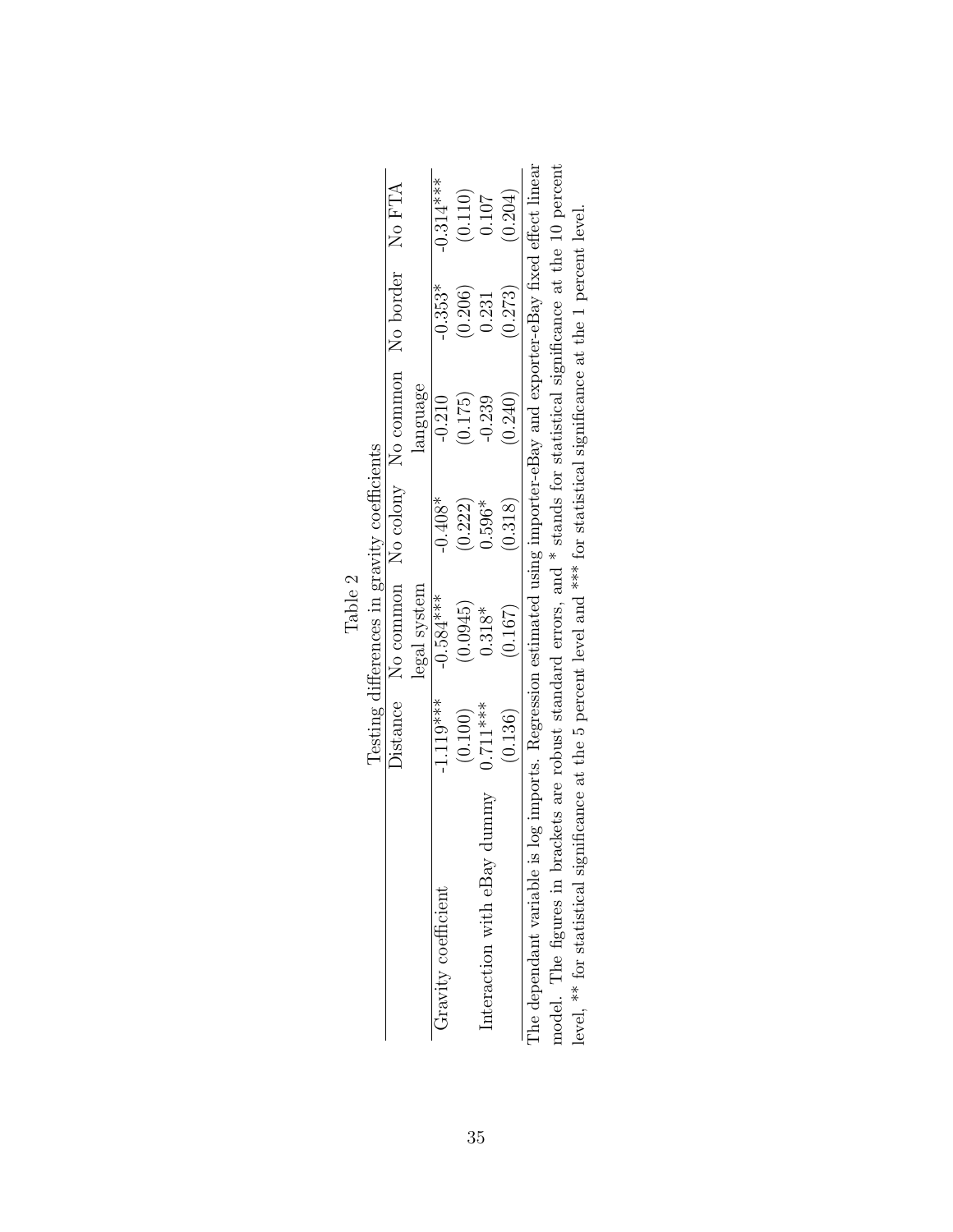|                                                                                                                                                 |             |                          |             | - Arant             |                           |                   | Robustness checks: trade cost and gravity for different types of eBay flows |                           |                                                                                               |
|-------------------------------------------------------------------------------------------------------------------------------------------------|-------------|--------------------------|-------------|---------------------|---------------------------|-------------------|-----------------------------------------------------------------------------|---------------------------|-----------------------------------------------------------------------------------------------|
|                                                                                                                                                 |             | $\widehat{\mathfrak{S}}$ | ව           | $\widehat{\exists}$ | $\widehat{5}$             | $\widehat{\circ}$ | E                                                                           | $\widetilde{\mathcal{S}}$ | ම                                                                                             |
|                                                                                                                                                 | eBay total  | comtrade total           | New goods   | Used goods          | Auctions                  | Non-auctions      | Consumer sellers                                                            | Powersellers              | Non-Powersellers                                                                              |
| Distance                                                                                                                                        | $-0.446***$ | $-1.352***$              | $-0.408***$ | $-0.573***$         | $-0.490$ ***              | $0.335***$        | $0.535***$                                                                  | $-0.355***$               | $0.461***$                                                                                    |
|                                                                                                                                                 | (0.0306)    | (0.0495)                 | (0.0393)    | (0.140)             | (0.0287)                  | (0.0327)          | (0.0574)                                                                    | (0.0362)                  | (0.0393)                                                                                      |
| No common legal sys.                                                                                                                            | $-0.143***$ | $-0.569***$              | 0.0295      | $-0.165***$         | $0.114***$                | $-0.0567$         | $0.460***$                                                                  | $-0.251***$               | $0.324***$                                                                                    |
|                                                                                                                                                 | (0.0372)    | (0.0554)                 | (0.0475)    | (0.0580)            | $(0.0343)$<br>-0.375***   | (0.0397)          | (0.0703)                                                                    | (0.0456)                  | (0.0481)                                                                                      |
| No colony                                                                                                                                       | $0.341***$  | $-0.325*$                | 0.00399     | $-0.238*$           |                           | $-0.131$          | $-0.180$                                                                    | $-0.330***$               | $-0.269**$                                                                                    |
|                                                                                                                                                 | (0.0937)    | (0.170)                  | (0.122)     | (0.131)             |                           | (0.102)           | (0.175)                                                                     | (0.123)                   |                                                                                               |
| No common language                                                                                                                              | $-0.366***$ | $-0.340***$              | $-0.432***$ | $-0.245***$         | $(0.0851)$<br>$-0.339***$ | $0.379***$        | $-0.498***$                                                                 | $-0.268***$               | $(0.113)$<br>$-0.297***$                                                                      |
|                                                                                                                                                 | (0.0656)    | (0.113)                  | (0.0850)    | (0.0936)            | (0.0587)                  | (0.0728)          | (0.128)                                                                     | (0.0738)                  | (0.0868)                                                                                      |
| No border                                                                                                                                       | $-0.275***$ | $-0.243*$                | $-0.362***$ | $-0.102$            | $0.265***$                | $0.345***$        | $-0.133$                                                                    | $-0.258**$                | $-0.268***$                                                                                   |
|                                                                                                                                                 | (0.0845)    | (0.146)                  | $(0.107)$   | (0.124)             | (0.0752)                  | (0.0936)          | (0.156)                                                                     | (0.107)                   | (0.104)                                                                                       |
| No FTA                                                                                                                                          | $-0.122**$  | $-0.191**$               | $-0.0598$   | $0.228**$           | $-0.0546$                 | $-0.126**$        | 0.0337                                                                      | $-0.264***$               | $-0.0681$                                                                                     |
|                                                                                                                                                 | (0.0545)    | (0.0932)                 | (0.0728)    | (0.0895)            | 0.0566)                   | (0.0588)          | (0.101)                                                                     | (0.0699)                  | 0.0716                                                                                        |
| Observations                                                                                                                                    | 3,778       | 3,778                    | 3,740       | 3,740               | 3,740                     | 3,740             | 3,763                                                                       | 3,778                     | 3,778                                                                                         |
| R-squared                                                                                                                                       | 0.913       | 0.799                    | 0.881       | 0.818               | 0.920                     | 0.910             | 0.791                                                                       | 0.893                     | 0.871                                                                                         |
| Source: All regressions are estimated using                                                                                                     |             |                          |             |                     |                           |                   |                                                                             |                           | an importer and exporter fixed effect linear model. The figures in brackets are importer- and |
| exporter-clustered standard errors, and * stands for statistical significance at the 10 percent level, ** for statistical significance at the 5 |             |                          |             |                     |                           |                   |                                                                             |                           |                                                                                               |
| percent level and *** for statistical significance at the 1 percent level                                                                       |             |                          |             |                     |                           |                   |                                                                             |                           |                                                                                               |
|                                                                                                                                                 |             |                          |             |                     |                           |                   |                                                                             |                           |                                                                                               |
|                                                                                                                                                 |             |                          |             |                     |                           |                   |                                                                             |                           |                                                                                               |

Table 3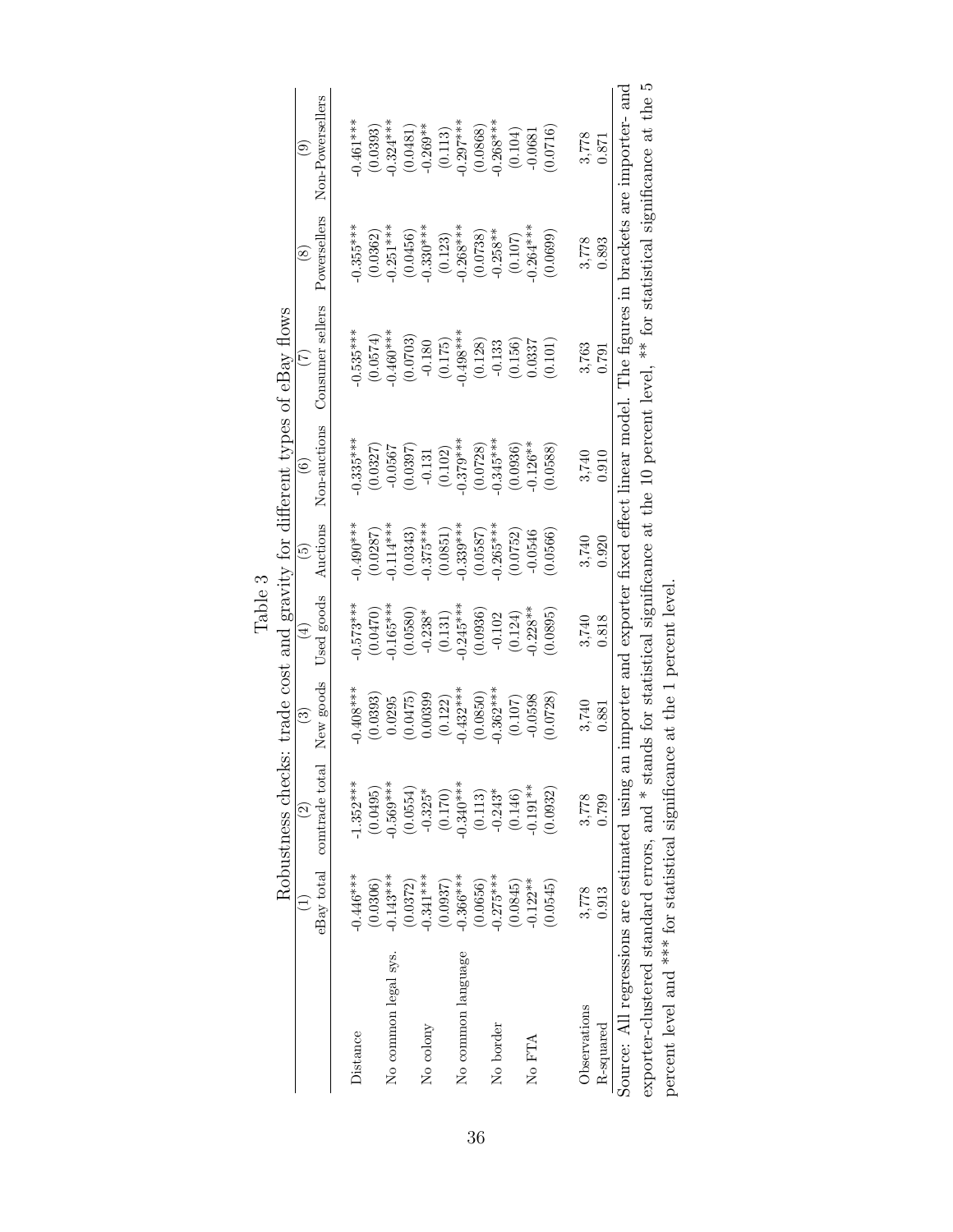|                                                                                                                    |             | Table 4                                                      |            |                                                                                                    |             |           |
|--------------------------------------------------------------------------------------------------------------------|-------------|--------------------------------------------------------------|------------|----------------------------------------------------------------------------------------------------|-------------|-----------|
|                                                                                                                    |             | Testing differences in gravity coefficients for PowerSellers |            |                                                                                                    |             |           |
|                                                                                                                    |             |                                                              |            | Distance No common No colony No common No border No FTA                                            |             |           |
|                                                                                                                    |             | legal system                                                 |            | language                                                                                           |             |           |
| Gravity coefficient                                                                                                | $-0.461***$ | $-0.324***$                                                  | $-0.269**$ | $-0.297***$                                                                                        | $-0.268***$ | $-0.0681$ |
|                                                                                                                    | (0.0393)    | (0.0481)                                                     | (0.113)    | (0.0868)                                                                                           | (0.104)     | (0.0716)  |
| Interaction with PowerSeller dummy                                                                                 | $0.106**$   | 0.0731                                                       | 0.0611     | 0.291                                                                                              | 1.00982     | $-0.195*$ |
|                                                                                                                    | (0.0534)    | (0.0663)                                                     | (0.167)    | (0.114)                                                                                            | (0.149)     | (0.100)   |
| The dependant variable is log of eBay imports. Regression estimated using importer-PS and exporter-PS fixed effect |             |                                                              |            |                                                                                                    |             |           |
| linear model. The figures in l                                                                                     |             |                                                              |            | brackets are robust standard errors, and $*$ stands for statistical significance at the 10 percent |             |           |
|                                                                                                                    |             |                                                              |            |                                                                                                    |             |           |

\*\* for statistical significance at the 1 percent level. level, \*\* for statistical significance at the 5 percent level and \*\*\* for statistical significance at the 1 percent level. for statistical significance at the 5 percent level and  $^*$  $level, \hat{}$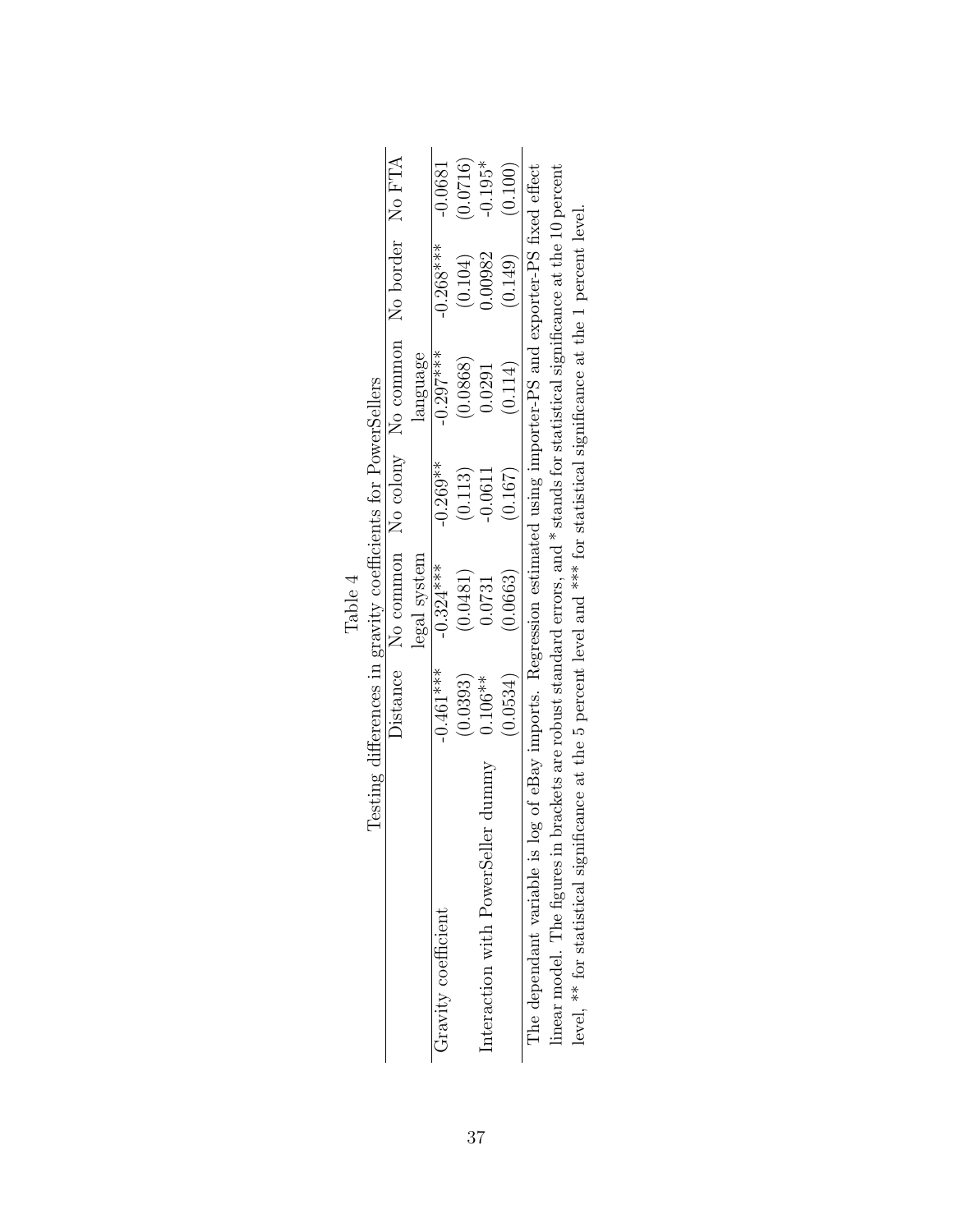| Product information and distance online and offline |             |             |              |                  |             |             |
|-----------------------------------------------------|-------------|-------------|--------------|------------------|-------------|-------------|
|                                                     | (1)         | (2)         | (3)          | (4)              | (5)         | (6)         |
|                                                     | eBay        | image       | $e$ Bay      | eBay             | image       | image       |
|                                                     |             |             |              |                  |             |             |
| Distance                                            | $-0.287***$ | $-1.167***$ | $-0.0914***$ | $-0.439***$      | $-0.714***$ | $-1.897***$ |
|                                                     | (0.0190)    | (0.0182)    | (0.0191)     | (0.0187)         | (0.0196)    | (0.0196)    |
| No common legal sys.                                | $-0.328***$ | $-0.726***$ | $-0.313***$  | $-0.302***$      | $-0.712***$ | $-0.705***$ |
|                                                     | (0.0241)    | (0.0241)    | (0.0236)     | (0.0229)         | (0.0248)    | (0.0233)    |
| No colony                                           | $-0.251***$ | $-0.855***$ | $-0.245***$  | $-0.271***$      | $-0.859***$ | $-0.817***$ |
|                                                     | (0.0523)    | (0.0541)    | (0.0524)     | (0.0513)         | (0.0553)    | (0.0516)    |
| No common language                                  | $-0.434***$ | $-0.0731*$  | $-0.539***$  | $-0.574***$      | $-0.0863**$ | $-0.0898**$ |
|                                                     | (0.0365)    | (0.0417)    | (0.0365)     | (0.0356)         | (0.0422)    | (0.0399)    |
| No border                                           | $-0.849***$ | $-0.693***$ | $-0.880***$  | $-0.896***$      | $-0.717***$ | $-0.691***$ |
|                                                     | (0.0482)    | (0.0470)    | (0.0490)     | (0.0479)         | (0.0484)    | (0.0460)    |
| No FTA                                              | 0.0494      | $-0.296***$ | 0.0190       | 0.0122           | $-0.278***$ | $-0.307***$ |
|                                                     | (0.0357)    | (0.0319)    | (0.0346)     | (0.0337)         | (0.0332)    | (0.0312)    |
| Distance $\times$ TM-complaint                      |             |             | $0.0212***$  |                  | $0.0541***$ |             |
|                                                     |             |             | (0.000647)   |                  | (0.000781)  |             |
| Distance $\times$ TM-WIPO                           |             |             |              | $0.0216^{***}\,$ |             | $0.0815***$ |
|                                                     |             |             |              | (0.000546)       |             | (0.000845)  |
| Constant                                            | $9.088***$  | 23.33***    | $8.780***$   | $8.686***$       | $23.25***$  | $23.50***$  |
|                                                     | (0.137)     | (0.133)     | (0.133)      | (0.130)          | (0.137)     | (0.130)     |
|                                                     |             |             |              |                  |             |             |
| Observations                                        | 49,591      | 73,614      | 41,205       | 41,705           | 64,850      | 70,598      |
| R-squared                                           | 0.053       | 0.172       | 0.085        | 0.099            | 0.223       | 0.271       |

Table 5

Note: All regressions are estimated using deviations from the mean. The figures in brackets are robust standard errors, and \* stands for statistical significance at the 10 percent level, \*\* for statistical significance at the 5 percent level and \*\*\* for statistical significance at the 1 percent level.